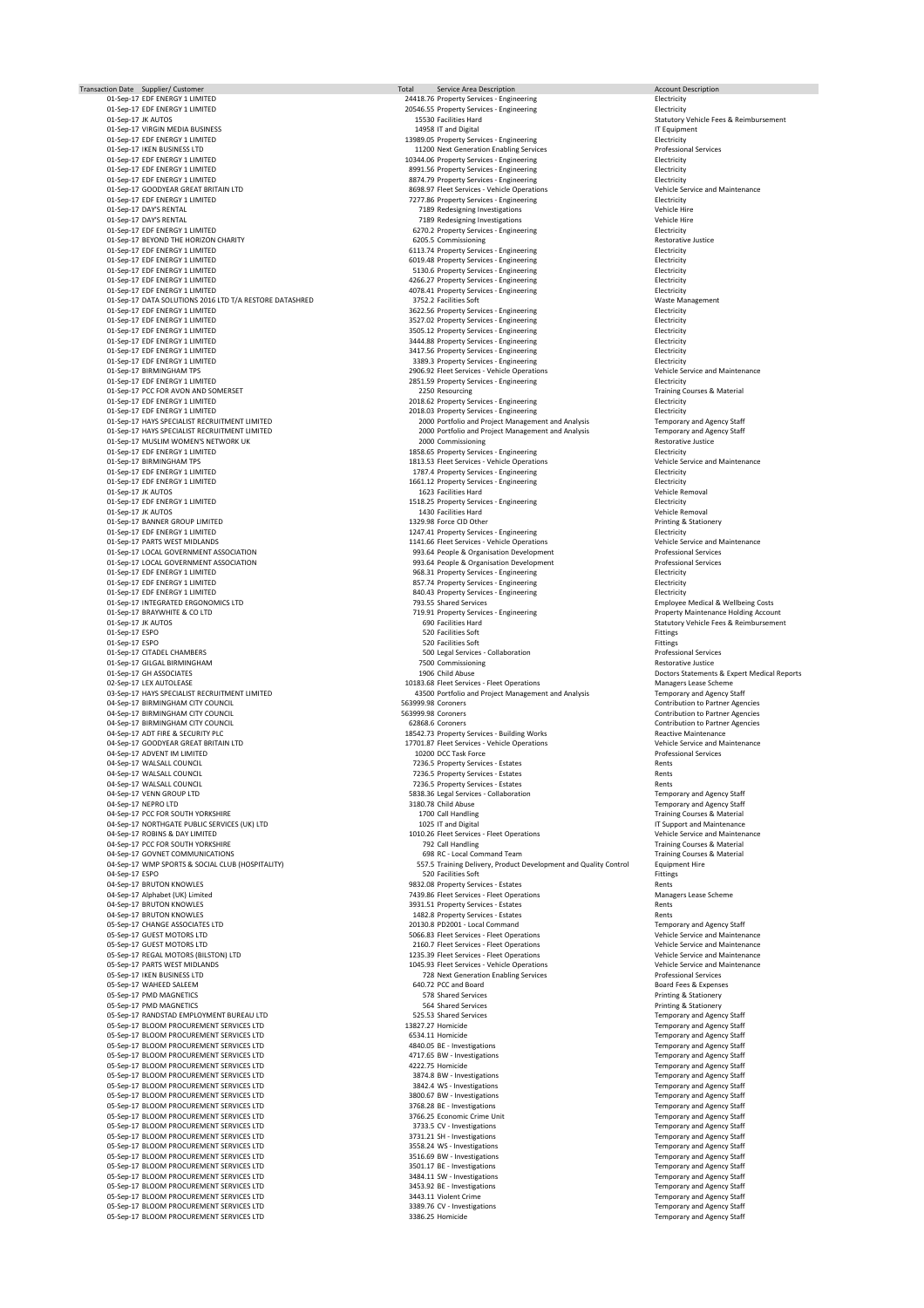05-Sep-17 BLOOM PROCUREMENT SERVICES LTD 3150.52 CV - Investigations Temporary and Agency Staff 05-Sep-17 BLOOM PROCUREMENT SERVICES LTD 3113.6 BW - Investigations 3113.6 BW - Investigations 05-Sep-17 BLOOM PROCUREMENT SERVICES LTD 3073.63 WV - Investigations Temporary and Agency Staff 05-Sep-17 BLOOM PROCUREMENT SERVICES LTD 3047.5 Homicide Temporary and Agency Staff 05-Sep-17 BLOOM PROCUREMENT SERVICES LTD **1995 CONVERTING A SECUREMENT SERVICES** LTD 2956.8 WS - Investigations Temporary and Agency Staff 05-Sep-17 BLOOM PROCUREMENT SERVICES LTD 2915.78 SW - Investigations Temporary and Agency Staff 05-Sep-17 BLOOM PROCUREMENT SERVICES LTD **2872.32 SH** - Investigations 2872.32 SH - Investigations 05-Sep-17 BLOOM PROCUREMENT SERVICES LTD **2842.13 BE - Investigations** 2842.13 BE - Investigations Temporary and Agency Staff 05-Sep-17 BLOOM PROCUREMENT SERVICES LTD 2727 CV - Investigations Temporary and Agency Staff 05-Sep-17 BLOOM PROCUREMENT SERVICES LTD 2710.93 SW - Investigations 2010.93 SW - Investigations 05-Sep-17 BLOOM PROCUREMENT SERVICES LTD 2631.72 WS - Investigations Temporary and Agency Staff 05-Sep-17 BLOOM PROCUREMENT SERVICES LTD 2508.06 DY - Investigations 2508.06 DY - Investigations Temporary and Agency Staff 05-Sep-17 BLOOM PROCUREMENT SERVICES LTD 2488.2 Force Priorities Team Temporary and Agency Staff 05-Sep-17 BLOOM PROCUREMENT SERVICES LTD 2430 Homicide Temporary and Agency Staff 05-Sep-17 BLOOM PROCUREMENT SERVICES LTD 2372.16 Homicide 2372.16 Homicide Temporary and Agency Staff 05-Sep-17 BLOOM PROCUREMENT SERVICES LTD **1998.03 Example 2298.03** Economic Crime Unit Temporary and Agency Staff 05-Sep-17 BLOOM PROCUREMENT SERVICES LTD 2223.9 SW - Investigations Temporary and Agency Staff 05-Sep-17 BLOOM PROCUREMENT SERVICES LTD 2203.2 Force Priorities Team Temporary and Agency Staff 05-Sep-17 BLOOM PROCUREMENT SERVICES LTD 2149.77 DY - Investigations 20149.77 DY - Investigations 05-Sep-17 BLOOM PROCUREMENT SERVICES LTD 2127.6 SW - Investigations Temporary and Agency Staff 05-Sep-17 BLOOM PROCUREMENT SERVICES LTD **2081.25 CV** - Investigations 2081.25 CV - Investigations Temporary and Agency Staff 05-Sep-17 BLOOM PROCUREMENT SERVICES LTD 1880.1 BE - Investigations 1880.1 BE - Investigations Temporary and Agency Staff 05-Sep-17 BLOOM PROCUREMENT SERVICES LTD 1803.83 BE - Investigations 1803.83 BE - Investigations 05-Sep-17 BLOOM PROCUREMENT SERVICES LTD **1787.25 SH** - Investigations 1787.25 SH - Investigations Temporary and Agency Staff 05-Sep-17 BLOOM PROCUREMENT SERVICES LTD **1777.5 SW** - Investigations Temporary and Agency Staff 05-Sep-17 BLOOM PROCUREMENT SERVICES LTD **1440 BW** - Investigations 1440 BW - Investigations Temporary and Agency Staff 05-Sep-17 BLOOM PROCUREMENT SERVICES LTD **1371.4 SH** - Investigations Temporary and Agency Staff 05-Sep-17 BLOOM PROCUREMENT SERVICES LTD **1352.4** Economic Crime Unit Temporary and Agency Staff 05-Sep-17 CALUMET PHOTOGRAPHIC LTD 1254 Digital Forensics Forensics Consumables 05-Sep-17 BLOOM PROCUREMENT SERVICES LTD **1231.2 WV** - Investigations Temporary and Agency Staff 05-Sep-17 BLOOM PROCUREMENT SERVICES LTD 993.6 WV - Investigations Temporary and Agency Staff 05-Sep-17 BLOOM PROCUREMENT SERVICES LTD **812.32 Homicide** 812.32 Homicide Temporary and Agency Staff 05-Sep-17 BLOOM PROCUREMENT SERVICES LTD 803.07 SW - Investigations 803.07 SW - Investigations 06-Sep-17 FORENSIC PATHOLOGY SERVICES **184576 Coroners** 184576 Coroners Pathologist Fees 06-Sep-17 APOGEE CORPORATION LTD **1996 CORPORATION LTD** 33628.76 Facilities Hard 06-Sep-17 NU TECHNOLOGIES LTD **10868.41 IT and Digital** 10868.41 IT and Digital IT and Digital IT Support and Maintenance 06-Sep-17 JACKSONS RECOVERY BHAM LTD 3770 Facilities Hard Vehicle Removal 06-Sep-17 FORENSIC PATHOLOGY SERVICES **Example 2565** Coroners 2565 Coroners Pathologist Fees 06-Sep-17 FORENSIC PATHOLOGY SERVICES **Example 2565** Coroners 2565 Coroners Pathologist Fees 06-Sep-17 FORENSIC PATHOLOGY SERVICES **Example 2565** Coroners 2565 Coroners Pathologist Fees 06-Sep-17 FORENSIC PATHOLOGY SERVICES **Example 2565** Coroners 2565 Coroners Pathologist Fees 06-Sep-17 FORENSIC PATHOLOGY SERVICES **Example 2565** Coroners 2565 Coroners Pathologist Fees 06-Sep-17 PANICK KEYS 2015 Facilities Hard Vehicle Removal 06-Sep-17 THE PIONEER GROUP **1885.27 Property Services - Estates** Rents 06-Sep-17 PANICK KEYS 1885 Facilities Hard Vehicle Removal 06-Sep-17 VENN GROUP LTD 1417.91 Legal Services - Collaboration 1417.91 Legal Services - Collaboration Temporary and Agency Staff 06-Sep-17 VENN GROUP LTD 1323.68 Legal Services - Collaboration 1323.68 Legal Services - Collaboration Temporary and Agency Staff 06-Sep-17 VENN GROUP LTD 1118.21 Legal Services - Collaboration Temporary and Agency Staff 06-Sep-17 WATER DIRECT LIMITED Subsistence 1080 Facilities Hard 1080 Facilities Hard Subsistence 06-Sep-17 VENN GROUP LTD **1990.68 Legal Services - Collaboration** 1990.68 Legal Services - Collaboration Temporary and Agency Staff 06-Sep-17 PCC FOR THAMES VALLEY 599.94 Training Delivery, Product Development and Quality Control Training Courses & Material 06-Sep-17 PANICK KEYS Vehicle Removal 06-Sep-17 BIRMINGHAM WOMEN'S AND CHILDREN'S NHS FOUNDATION TRUST 688.24 Shared Services Doctors Statements & Expert Medical Reports 07-Sep-17 HAYS SPECIALIST RECRUITMENT LIMITED 43500 Portfolio and Project Management and Analysis Temporary and Agency Staff 07-Sep-17 LEX AUTOLEASE 15596.28 Fleet Services - Fleet Operations Managers Lease Scheme 07-Sep-17 MMS RECOVERY(WTON) LTD 13960 Facilities Hard 13960 Facilities Hard Statutory Vehicle Fees & Reimbursement 07-Sep-17 HARROW GREEN LIMITED 6421.2 Next Generation Enabling Services Dilapidations and Disposal Costs 07-Sep-17 BERENDSEN UK LTD **Example 2008 Contract Contract Contract Contract Contract Contract Contract Contract Contract Contract Contract Contract Contract Contract Contract Contract Contract Contract Contract Contract C** 07-Sep-17 DATA SOLUTIONS 2016 LTD T/A RESTORE DATASHRED 4906.18 Facilities Soft Waste Management 07-Sep-17 DATA SOLUTIONS 2016 LTD T/A RESTORE DATASHRED 3752.2 Facilities Soft Waste Management 07-Sep-17 LOOKERS 3068.42 Fleet Services - Vehicle Operations 3068.42 Fleet Services - Vehicle Operations Vehicle Service and Maintenance 07-Sep-17 DATA SOLUTIONS 2016 LTD T/A RESTORE DATASHRED 2568.72 Facilities Soft Waste Management 07-Sep-17 FLYING PENGUIN ENTERPRISES LTD 1261.78 Fleet Services - Vehicle Operations Vehicle Service and Maintenance 07-Sep-17 EMSAS LTD **1228 Wellbeing** 1228 Wellbeing 1228 Wellbeing **Professional Services** 07-Sep-17 VENN GROUP LTD **1168.53 Legal Services - Collaboration** 1168.53 Legal Services - Collaboration Temporary and Agency Staff 07-Sep-17 MMS RECOVERY(WTON) LTD **1150 Facilities Hard** 1150 Facilities Hard Statutory Vehicle Fees & Reimbursement 07-Sep-17 VENN GROUP LTD 1105.17 Legal Services - Collaboration 1105.17 Legal Services - Collaboration 07-Sep-17 DATA SOLUTIONS 2016 LTD T/A RESTORE DATASHRED 1080 Facilities Soft Waste Management 07-Sep-17 EDF ENERGY 1 LIMITED Electricity and the state of the 1008.39 Property Services - Engineering Electricity 07-Sep-17 SYTNER OLDBURY 973.51 Fleet Services - Vehicle Operations Vehicle Service and Maintenance 07-Sep-17 BANNER GROUP LIMITED **1988** Stationery 787 Shared Services **1988** Printing & Stationery 07-Sep-17 DATA SOLUTIONS 2016 LTD T/A RESTORE DATASHRED 743.4 Facilities Soft Waste Management 07-Sep-17 BERENDSEN UK LTD **Example 2008 CONTROLLER CONTROLLER Soft CONTROLLER CONTROLLER CONTROLLER CONTROLLER** 07-Sep-17 CORNWALL STREET BARRISTERS 650 Legal Services - Collaboration 650 Legal Services - Collaboration Disciplinary Procedures 07-Sep-17 LIAM PREECE **Expenses** 640.72 PCC and Board **Fees & Expenses** 640.72 PCC and Board **Fees & Expenses** 07-Sep-17 DATA SOLUTIONS 2016 LTD T/A RESTORE DATASHRED 627 Facilities Soft 627 Facilities Soft 627 Facilities Soft 627 Facilities Soft 627 Facilities Soft 627 Facilities Soft 627 Facilities Soft 627 Facilities Soft 647 Ap 07-Sep-17 BIRMINGHAM WOMEN'S AND CHILDREN'S NHS FOUNDATION TRUST 1376.48 Coroners 1376.48 Coroners Pathologist Fees 08-Sep-17 HAYS SPECIALIST RECRUITMENT LIMITED 106392 IT and Digital 106392 IT and Digital Temporary and Agency Staff 08-Sep-17 ALLSTAR BUSINESS SOLUTIONS LTD 47907.44 Fleet Services - Fleet Operations Vehicle Fuel 08-Sep-17 PRICEWATERHOUSECOOPERS LLP 23686 West Midlands Office for Policing and Crime (PC2001) Professional Services 08-Sep-17 DENISE NATHAN CONSULTANCY LTD 19975 Force Executive Team Professional Services 08-Sep-17 ORBIS PROTECT LIMITED 17559.72 Facilities Soft Specialist Cleaning 08-Sep-17 Hertel Solutions Limited 5000 Sep-17 Hertel Solutions Limited 5059 Property Services - Engineering Planned Maintenance 08-Sep-17 CORONA ENERGY 3339.12 Property Services - Engineering Gas 08-Sep-17 CORONA ENERGY 3149.32 Property Services - Engineering Gas 08-Sep-17 OFFICE UPDATE LTD 2970 Property Services - Building Works Improvements and Alterations 08-Sep-17 CORONA ENERGY 2586.94 Property Services - Engineering Gas 08-Sep-17 CORONA ENERGY 2046.04 Property Services - Engineering Gas 08-Sep-17 CORONA ENERGY 1747.76 Property Services - Engineering Gas 08-Sep-17 CORONA ENERGY 1745.33 Property Services - Engineering Gas 08-Sep-17 CORONA ENERGY Gas Contract Contract Contract Contract Contract Contract Contract Contract Contract Contract Contract Contract Contract Contract Contract Contract Contract Contract Contract Contract Contract Contr 08-Sep-17 CORONA ENERGY 1348.02 Property Services - Engineering Gas 08-Sep-17 CORONA ENERGY 1338.79 Property Services - Engineering Gas 08-Sep-17 CORONA ENERGY 1308.48 Property Services - Engineering Gas 08-Sep-17 Ernie Hendricks **1281.39 PCC and Board Fees & Expenses** 1281.39 PCC and Board **Fees & Expenses** 08-Sep-17 CORONA ENERGY 1229.11 Property Services - Engineering Gas 08-Sep-17 CORONA ENERGY 1099.81 Property Services - Engineering Gas 08-Sep-17 CORONA ENERGY Gas Contract Contract Contract Contract Contract Contract Contract Contract Contract Contract Contract Contract Contract Contract Contract Contract Contract Contract Contract Contract Contract Contr 08-Sep-17 CORONA ENERGY 1028.29 Property Services - Engineering Gas 08-Sep-17 CORONA ENERGY 601 CORONA ENERGY 6018 CORONAL CORONAL SUBSERVICES 1016.43 Property Services - Engineering 6016.43 Property Services - Engineering 6016.43 Property Services - Engineering 6016.43 Property Services -08-Sep-17 PELICAN ROUGE COFFEE SOLUTIONS LIMITED 983.84 CV - Local Command Team Hospitality & Presentations 08-Sep-17 CORONA ENERGY 912.76 Property Services - Engineering Gas 08-Sep-17 JK AUTOS Noticle Removal and the Sep-17 JK AUTOS Nehicle Removal 08-Sep-17 CORONA ENERGY 896.42 Property Services - Engineering Gas 08-Sep-17 MARTINI VEHICLE RECOVERY LTD **845 Facilities Hard** 845 Facilities Hard Vehicle Removal 08-Sep-17 CORONA ENERGY 690.15 Property Services - Engineering Gas 08-Sep-17 CORONA ENERGY Gas Cases and Cases of Contractors of Cases of Cases of Cases of Cases of Cases of Cas 08-Sep-17 CORONA ENERGY Gas Cases and Cases of Cases of Gas Cases of Gas Cases of Gas Cases of Gas Cases of Gas 08-Sep-17 CORONA ENERGY Gas CORONA ENERGY 623.1 Property Services - Engineering Gas 08-Sep-17 ARROW COUNTY SUPPLIES Cleaning Supplies 08-Sep-17 CORONA ENERGY Gas Cases and Cases of the Sep-17 CORONA ENERGY Gas 08-Sep-17 CORONA ENERGY 601 CORONA ENERGY 601 CORONAL STATE STATE STATE STATE STATE STATE STATE STATE STATE STATE STATE STATE STATE STATE STATE STATE STATE STATE STATE STATE STATE STATE STATE STATE STATE STATE STATE STATE 08-Sep-17 STAR AUTO RECOVERY(B'HEATH)LTD 608-Sep-17 STAR AUTO RECOVERY(B'HEATH)LTD 520 Facilities Hard Vehicle Removal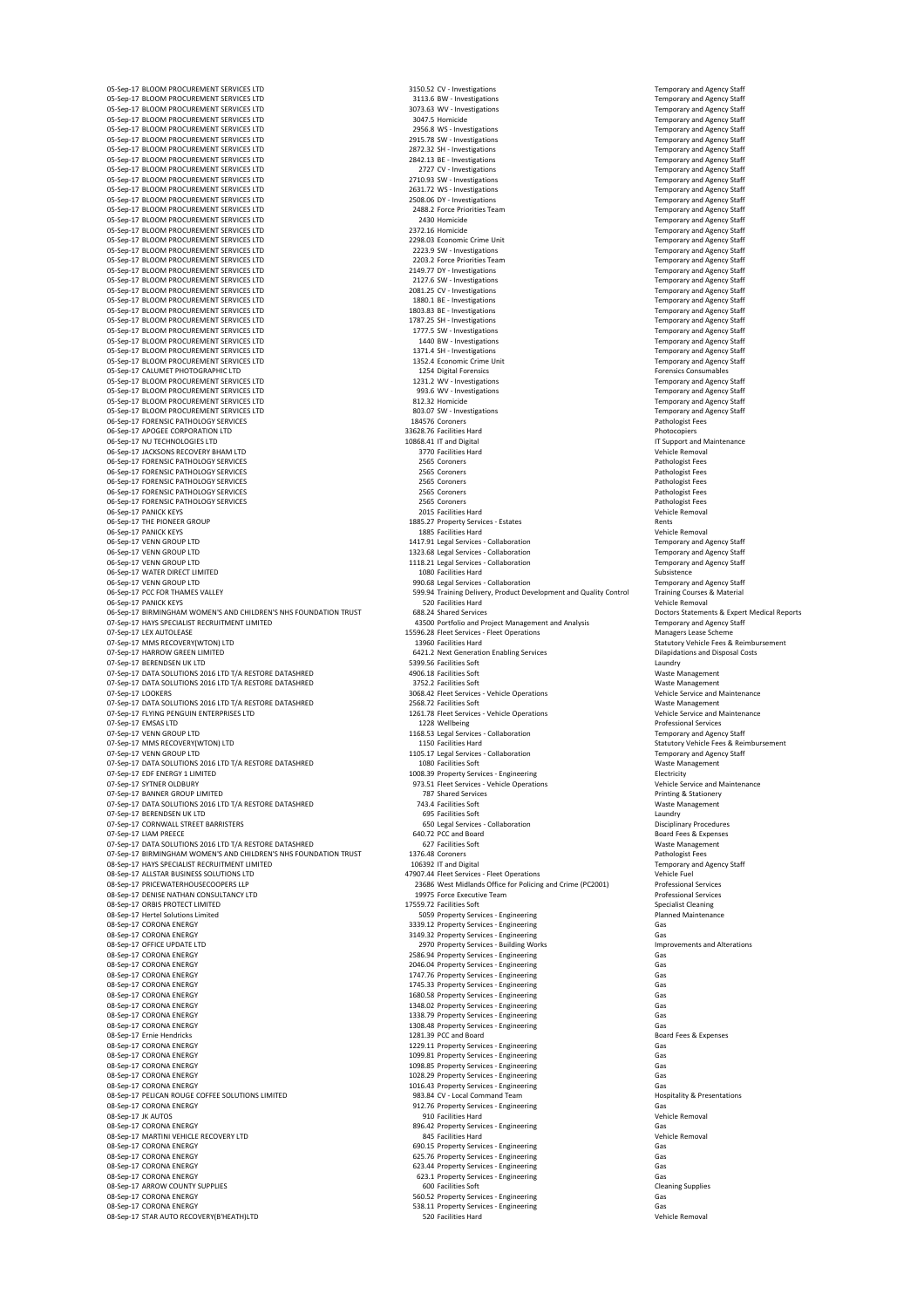| 08-Sep-17 CORONA ENERGY                                                | 500.34 Property Services - Engineering                          | Gas                                         |
|------------------------------------------------------------------------|-----------------------------------------------------------------|---------------------------------------------|
| 09-Sep-17 VENN GROUP LTD                                               | 5838.36 Legal Services - Collaboration                          | <b>Temporary and Agency Staff</b>           |
| 10-Sep-17 SANDWELL MBC                                                 | 184113.57 Commissioning                                         | <b>Contribution to Partner Agencies</b>     |
| 10-Sep-17 BIRMINGHAM AND SOLIHULL MENTAL HEALTH NHS FOUNDATION TRUST   | 21710 Neighbourhood Justice                                     | <b>Professional Services</b>                |
| 10-Sep-17 CORONA ENERGY                                                | 2949.1 Property Services - Engineering                          | Gas                                         |
| 10-Sep-17 CORONA ENERGY                                                | 2737.41 Property Services - Engineering                         | Gas                                         |
| 10-Sep-17 CORONA ENERGY                                                | 1875.94 Property Services - Engineering                         | Gas                                         |
| 10-Sep-17 CORONA ENERGY                                                | 1579.57 Property Services - Engineering                         | Gas                                         |
| 10-Sep-17 CORONA ENERGY                                                | 1542.51 Property Services - Engineering                         | Gas                                         |
| 10-Sep-17 CORONA ENERGY                                                | 1512.27 Property Services - Engineering                         | Gas                                         |
| 10-Sep-17 CORONA ENERGY                                                | 1256.33 Property Services - Engineering                         | Gas                                         |
| 10-Sep-17 CORONA ENERGY                                                | 1212.84 Property Services - Engineering                         | Gas                                         |
| 10-Sep-17 CORONA ENERGY                                                | 1197.68 Property Services - Engineering                         | Gas                                         |
| 10-Sep-17 CORONA ENERGY                                                | 1144.78 Property Services - Engineering                         | Gas                                         |
| 10-Sep-17 CORONA ENERGY                                                | 971.68 Property Services - Engineering                          | Gas                                         |
| 10-Sep-17 CORONA ENERGY                                                | 952.19 Property Services - Engineering                          | Gas                                         |
| 10-Sep-17 CORONA ENERGY                                                | 944.72 Property Services - Engineering                          | Gas                                         |
| 10-Sep-17 CORONA ENERGY                                                | 918.85 Property Services - Engineering                          | Gas                                         |
| 10-Sep-17 CORONA ENERGY                                                | 911.34 Property Services - Engineering                          | Gas                                         |
| 10-Sep-17 CORONA ENERGY                                                | 887.36 Property Services - Engineering                          | Gas                                         |
|                                                                        |                                                                 | Gas                                         |
| 10-Sep-17 CORONA ENERGY                                                | 797.98 Property Services - Engineering                          |                                             |
| 10-Sep-17 CORONA ENERGY                                                | 775.43 Property Services - Engineering                          | Gas                                         |
| 10-Sep-17 CORONA ENERGY                                                | 680.23 Property Services - Engineering                          | Gas                                         |
| 10-Sep-17 CORONA ENERGY                                                | 679.48 Property Services - Engineering                          | Gas                                         |
| 10-Sep-17 CORONA ENERGY                                                | 646.13 Property Services - Engineering                          | Gas                                         |
| 10-Sep-17 CORONA ENERGY                                                | 614.85 Property Services - Engineering                          | Gas                                         |
| 10-Sep-17 CORONA ENERGY                                                | 607.58 Property Services - Engineering                          | Gas                                         |
| 10-Sep-17 CORONA ENERGY                                                | 606.93 Property Services - Engineering                          | Gas                                         |
| 10-Sep-17 CORONA ENERGY                                                | 579.48 Property Services - Engineering                          | Gas                                         |
| 10-Sep-17 CORONA ENERGY                                                | 578.93 Property Services - Engineering                          | Gas                                         |
| 10-Sep-17 CORONA ENERGY                                                | 573.21 Property Services - Engineering                          | Gas                                         |
| 10-Sep-17 CORONA ENERGY                                                | 547.87 Property Services - Engineering                          | Gas                                         |
| 10-Sep-17 CORONA ENERGY                                                | 516.63 Property Services - Engineering                          | Gas                                         |
| 10-Sep-17 CORONA ENERGY                                                | 514.43 Property Services - Engineering                          | Gas                                         |
| 10-Sep-17 CORONA ENERGY                                                | 504.95 Property Services - Engineering                          | Gas                                         |
| 10-Sep-17 CORONA ENERGY                                                | 504.19 Property Services - Engineering                          | Gas                                         |
| 11-Sep-17 PNLD                                                         | 35302.26 CJ - Local Command Team                                | <b>Professional Services</b>                |
| 11-Sep-17 PCC for Norfolk                                              | 29878.56 Centrally Managed Transactions                         | <b>Unapplied Receipts Account</b>           |
| 11-Sep-17 Her Majesty's Inspectorate of Constabulary                   | 23474.31 Centrally Managed Transactions                         | <b>Unapplied Receipts Account</b>           |
| 11-Sep-17 WPC SOFTWARE                                                 | 10805.93 IT and Digital                                         | <b>IT Licences</b>                          |
| 11-Sep-17 ADT Fire & Security                                          | 3496.06 Centrally Managed Transactions                          | <b>Unapplied Receipts Account</b>           |
| 11-Sep-17 THE MANSFIELD GROUP                                          | 2535 Facilities Hard                                            | Vehicle Removal                             |
| 11-Sep-17 RESEARCH AND INTELLIGENCE SUPPORT CENTRE                     | 2300 CMPG                                                       | Training Courses & Material                 |
| 11-Sep-17 WARD KNOWLES A TRADING DIVISION OF PRINT TRADE SUPPLIERS LTD | 2280 Facilities Hard                                            | <b>Printing &amp; Stationery</b>            |
| 11-Sep-17 WATERPLUS SELECT LIMITED                                     | 1397.23 Property Services - Engineering                         | Water                                       |
| 11-Sep-17 CHARLES FELLOWS SUPPLIES                                     | 1100 Custody                                                    | <b>Detainee Welfare Costs</b>               |
| 11-Sep-17 PARTS WEST MIDLANDS                                          | 688.95 Fleet Services - Vehicle Operations                      | Vehicle Service and Maintenance             |
| 11-Sep-17 CHARLES FELLOWS SUPPLIES                                     | 687.5 Custody                                                   | Detainee Welfare Costs                      |
| 11-Sep-17 WARD KNOWLES A TRADING DIVISION OF PRINT TRADE SUPPLIERS LTD | 636 Facilities Hard                                             | <b>Printing &amp; Stationery</b>            |
| 11-Sep-17 GH ASSOCIATES                                                | 1906 Child Abuse                                                | Doctors Statements & Expert Medical Reports |
| 11-Sep-17 TOA TAXIS RADIO SYSTEM LTD                                   | 552.68 West Midlands Office for Policing and Crime (PC2001)     | <b>Travel Expenses</b>                      |
| 12-Sep-17 A & J MUCKLOW INVESTMENT LTD                                 | 16018.75 Property Services - Estates                            | Rents                                       |
| 12-Sep-17 QUANTA TRAINING LTD                                          | 4825 Training Delivery, Product Development and Quality Control | Training Courses & Material                 |
| 12-Sep-17 QUANTA TRAINING LTD                                          | 4825 Training Delivery, Product Development and Quality Control | <b>Training Courses &amp; Material</b>      |
| 12-Sep-17 BIRMINGHAM CITY COUNCIL                                      |                                                                 | Rents                                       |
|                                                                        | 4160 Property Services - Estates                                |                                             |

12-Sep-17 DENISE NATHAN CONSULTANCY LTD 1200 Force Executive Team Training Courses & Material 12-Sep-17 BIDFOOD 1167.25 Custody Detainee Welfare Costs 12-Sep-17 BIRMINGHAM CITY COUNCIL **1125 Property Services - Estates** Rents 12-Sep-17 VENN GROUP LTD 1050.43 Shared Services 1050.43 Shared Services Temporary and Agency Staff 12-Sep-17 EXTRA PERSONNEL LTD **12-Sep-17 EXTRA PERSONNEL LTD** 969.21 Shared Services **Temporary and Agency Staff** 12-Sep-17 VEOLIA ENVIRONMENTAL SERV'S PLC 870.91 Facilities Soft Waste Management 12-Sep-17 HAZ ENVIRONMENTAL 823.9 Facilities Soft Waste Management 12-Sep-17 VEOLIA ENVIRONMENTAL SERV'S PLC 719.8 Facilities Soft Waste Management 12-Sep-17 MARTINI VEHICLE RECOVERY LTD 630 Facilities Hard Vehicle Removal 12-Sep-17 HAZ ENVIRONMENTAL 603 Facilities Soft Waste Management 12-Sep-17 BIDFOOD 573.2 Custody Detainee Welfare Costs 12-Sep-17 BIDFOOD 566.8 Custody Detainee Welfare Costs 12-Sep-17 HAZ ENVIRONMENTAL **Example 12-Sep-17 HAZ ENVIRONMENTAL** 554 Facilities Soft **Equipment Hire** 12-Sep-17 SANDHURST AUTOPRINT (INC FREIGHT PRODUCTS) 553.9 Fleet Services - Vehicle Operations Vehicle Service and Maintenance 12-Sep-17 BIDFOOD 553.2 Custody Detainee Welfare Costs 12-Sep-17 BIDFOOD 649.8 Custody 549.8 Custody 549.8 Custody 549.8 Custody Detainee Welfare Costs 12-Sep-17 BIDFOOD 542 Custody Detainee Welfare Costs 12-Sep-17 BIDFOOD 536.2 Custody Detainee Welfare Costs 12-Sep-17 HAZ ENVIRONMENTAL **Example 12-Sep-17 HAZ ENVIRONMENTAL** Equipment Hire 12-Sep-17 BIDFOOD **12-Sep-17 BIDFOOD** 519.6 Custody 519.6 Custody **519.6 Custody** Detainee Welfare Costs 13-Sep-17 MAYOR'S OFFICE FOR POLICING AND CRIME 95319 Centrally Managed Transactions Contribution to Partner Agencies 13-Sep-17 MAYOR'S OFFICE FOR POLICING AND CRIME 95319 Centrally Managed Transactions Contribution to Partner Agencies 13-Sep-17 Warwickshire County Cricket Club 17983.14 Centrally Managed Transactions Unapplied Receipts Account 13-Sep-17 GERALD EVE **8350 Property Services** - Estates 8350 Property Services - Estates Professional Services 13-Sep-17 WALSALL COUNCIL 7237.5 Property Services - Estates Rents 13-Sep-17 RSG ENGINEERING LTD 6825 Fleet Services - Vehicle Operations Vehicle Service and Maintenance 13-Sep-17 PEARLCATCHERS LTD 3848 Portfolio and Project Management and Analysis Training Courses & Material 13-Sep-17 NEPRO LTD **Example 2008** 2922.18 Child Abuse 2922.18 Child Abuse 2922.18 Child Abuse Temporary and Agency Staff 13-Sep-17 HAYS SPECIALIST RECRUITMENT LIMITED 2500 Portfolio and Project Management and Analysis Temporary and Agency Staff 13-Sep-17 HAYS SPECIALIST RECRUITMENT LIMITED 2500 Portfolio and Project Management and Analysis Temporary and Agency Staff 13-Sep-17 HAYS SPECIALIST RECRUITMENT LIMITED 2500 Portfolio and Project Management and Analysis Temporary and Agency Staff 13-Sep-17 ROWLEY AUTO SERVICES LTD 910 Facilities Hard Vehicle Removal 13-Sep-17 E & S MOTORS LTD **EXECUTE A SEPARATE SERVICES** AND RESERVE A SALE SERVICE REMOVAL A SALE REMOVAL SERVICE REMOVAL SERVICE REMOVAL SERVICE REMOVAL SERVICE REMOVAL SERVICE REMOVAL SERVICE REMOVAL SERVICE REMOVAL SER 13-Sep-17 LOUISE NEWSON MEDICAL WRITING 650 Shared Services Doctors Statements & Expert Medical Reports 13-Sep-17 HEALTH & SAFETY CERTIFICATION & SERVICES LTD 630 Fingerprint Lab Training Courses & Material Courses & Material 13-Sep-17 CANON (UK) LTD 6. The stationery station of the station of the station of the Station of the Stationery STAS Shared Services Printing & Stationery STAS Shared Services Printing & Stationery STAS Shared Services P 13-Sep-17 RAPID SECURE LTD **530 DY - Local Command Team** 530 DY - Local Command Team Boarding Up / Damage to Property 13-Sep-17 HAYS SPECIALIST RECRUITMENT LIMITED 61 CONTROL SEPTENT SANDRIGHT AND STATE THAT TEMPORATY AND AGENCY STAFF 13-Sep-17 E & S MOTORS LTD **12-Sep-17 E & S MOTORS LTD**  $\sim$  520 Facilities Hard Sep-17 E & S MOTORS LTD 13-Sep-17 BLOOM PROCUREMENT SERVICES LTD 4976.13 Domestic Abuse Temporary and Agency Staff 13-Sep-17 BLOOM PROCUREMENT SERVICES LTD **ACCUREMENT SERVICES** LTD 4384.38 Economic Crime Unit Temporary and Agency Staff 13-Sep-17 BLOOM PROCUREMENT SERVICES LTD **13-Sep-17 BLOOM PROCUREMENT SERVICES** LTD 4351.63 Violent Crime Temporary and Agency Staff 13-Sep-17 BLOOM PROCUREMENT SERVICES LTD **ACCUREMENT SERVICES** LTD 4342.49 Domestic Abuse Temporary and Agency Staff 13-Sep-17 BLOOM PROCUREMENT SERVICES LTD **1333.65 Homicide** 4333.65 Homicide Temporary and Agency Staff 13-Sep-17 BLOOM PROCUREMENT SERVICES LTD **1230.38 Domestic Abuse** 4230.38 Domestic Abuse 13-Sep-17 BLOOM PROCUREMENT SERVICES LTD 4200.7 Birmingham Investigation Teams Temporary and Agency Staff 13-Sep-17 BLOOM PROCUREMENT SERVICES LTD 4094.09 Birmingham Investigation Teams Temporary and Agency Staff 13-Sep-17 BLOOM PROCUREMENT SERVICES LTD **1093.18 Child Abuse** 4093.18 Child Abuse 13-Sep-17 BLOOM PROCUREMENT SERVICES LTD **1040.09 DY** - Investigations **13-Sep-17 BLOOM PROCUREMENT SERVICES LTD** 13-Sep-17 BLOOM PROCUREMENT SERVICES LTD 3936.58 Child Abuse 3936.58 Child Abuse Temporary and Agency Staff 13-Sep-17 BLOOM PROCUREMENT SERVICES LTD **13-Sep-17 BLOOM PROCUREMENT SERVICES** LTD 3825.39 BE - Investigations 13-Sep-17 BLOOM PROCUREMENT SERVICES LTD 3780.63 Birmingham Investigation Teams Temporary and Agency Staff 13-Sep-17 BLOOM PROCUREMENT SERVICES LTD 3753.6 Domestic Abuse Temporary and Agency Staff 13-Sep-17 BLOOM PROCUREMENT SERVICES LTD 3734.15 Child Abuse 3734.15 Child Abuse 13-Sep-17 BLOOM PROCUREMENT SERVICES LTD 3700.4 Force Priorities Team Temporary and Agency Staff 13-Sep-17 BLOOM PROCUREMENT SERVICES LTD 3639.6 Domestic Abuse Temporary and Agency Staff 13-Sep-17 BLOOM PROCUREMENT SERVICES LTD **3632.37 BW** - Investigations 3632.37 BW - Investigations

12-Sep-17 ROBINS AND DAY COVENTRY 1406.12 Fleet Services - Vehicle Operations Vehicle Service and Maintenance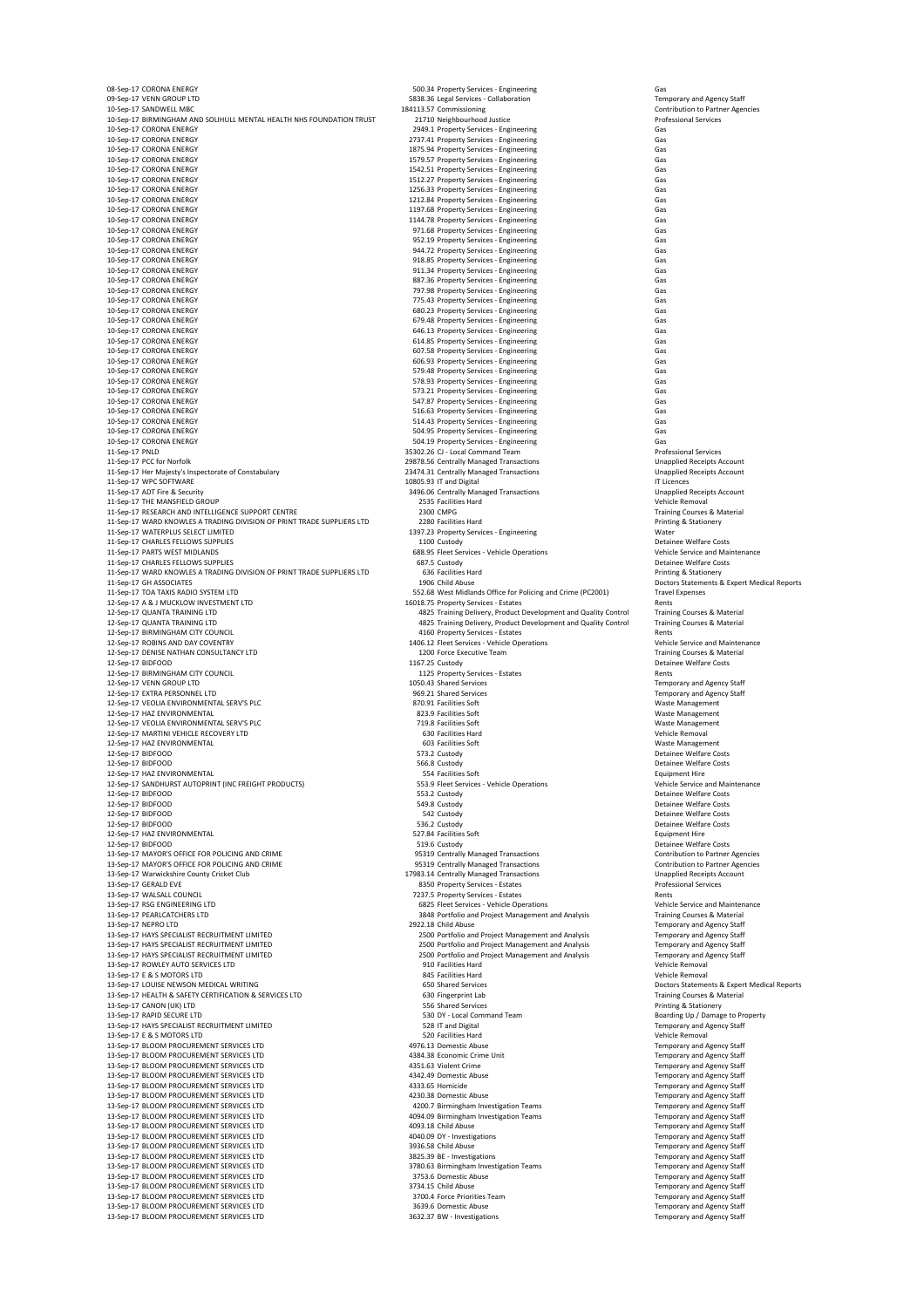13-Sep-17 BLOOM PROCUREMENT SERVICES LTD 3518.07 Homicide 3518.07 Homicide Temporary and Agency Staff 13-Sep-17 BLOOM PROCUREMENT SERVICES LTD **13-Sep-17 BLOOM PROCUREMENT SERVICES** LTD 3510 Child Abuse Temporary and Agency Staff 13-Sep-17 BLOOM PROCUREMENT SERVICES LTD **3501.17 BE** - Investigations 3501.17 BE - Investigations Temporary and Agency Staff 13-Sep-17 BLOOM PROCUREMENT SERVICES LTD 3456 SOTS Temporary and Agency Staff 13-Sep-17 BLOOM PROCUREMENT SERVICES LTD 3434.69 SW - Investigations Temporary and Agency Staff 13-Sep-17 BLOOM PROCUREMENT SERVICES LTD 3348 Homicide Temporary and Agency Staff 13-Sep-17 BLOOM PROCUREMENT SERVICES LTD **12-Sep-17 BLOOM PROCUREMENT SERVICES** LTD 3298.79 WS - Investigations 13-Sep-17 BLOOM PROCUREMENT SERVICES LTD **12-Sep-17 BLOOM PROCUREMENT SERVICES** LTD 3283.2 Domestic Abuse Temporary and Agency Staff 13-Sep-17 BLOOM PROCUREMENT SERVICES LTD 3261.55 DY - Investigations 3261.55 DY - Investigations 13-Sep-17 BLOOM PROCUREMENT SERVICES LTD **12-Sep-17 BLOOM PROCUREMENT SERVICES** LTD 3258.61 CV - Investigations 13-Sep-17 BLOOM PROCUREMENT SERVICES LTD **3256.76 Child Abuse** 3256.76 Child Abuse Temporary and Agency Staff 13-Sep-17 BLOOM PROCUREMENT SERVICES LTD 3218.4 Child Abuse Temporary and Agency Staff 13-Sep-17 BLOOM PROCUREMENT SERVICES LTD 3212.3 Birmingham Investigation Teams Temporary and Agency Staff 13-Sep-17 BLOOM PROCUREMENT SERVICES LTD **13-Sep-17 BLOOM PROCUREMENT SERVICES** LTD 3166 Child Abuse **Temporary and Agency Staff** 13-Sep-17 BLOOM PROCUREMENT SERVICES LTD 3162.88 BW - Investigations Temporary and Agency Staff 13-Sep-17 BLOOM PROCUREMENT SERVICES LTD **3162.88** Domestic Abuse 3162.88 Domestic Abuse Temporary and Agency Staff 13-Sep-17 BLOOM PROCUREMENT SERVICES LTD **12-12 COVID-100 COVID-2014** MS - Investigations Temporary and Agency Staff 13-Sep-17 BLOOM PROCUREMENT SERVICES LTD **1000 CONVERTIGAT SERVICES** LTD 3101.11 SW - Investigations Temporary and Agency Staff 13-Sep-17 BLOOM PROCUREMENT SERVICES LTD 3078 Child Abuse Temporary and Agency Staff 13-Sep-17 BLOOM PROCUREMENT SERVICES LTD 3064.04 WS - Investigations Temporary and Agency Staff 13-Sep-17 BLOOM PROCUREMENT SERVICES LTD 2980.58 CV - Investigations 200558 CV - Investigations 13-Sep-17 BLOOM PROCUREMENT SERVICES LTD 2977.56 BE - Investigations 2007.56 BE - Investigations 13-Sep-17 BLOOM PROCUREMENT SERVICES LTD 2967.58 Child Abuse Temporary and Agency Staff 13-Sep-17 BLOOM PROCUREMENT SERVICES LTD 2928.14 BE - Investigations 2008.14 BE - Investigations 13-Sep-17 BLOOM PROCUREMENT SERVICES LTD 2922.18 Child Abuse Temporary and Agency Staff 13-Sep-17 BLOOM PROCUREMENT SERVICES LTD 2889.6 BW - Investigations Temporary and Agency Staff 13-Sep-17 BLOOM PROCUREMENT SERVICES LTD 2870.4 SOTS Temporary and Agency Staff 13-Sep-17 BLOOM PROCUREMENT SERVICES LTD **2854.01 CV** - Investigations **13-Sep-17 BLOOM PROCUREMENT SERVICES LTD** 13-Sep-17 BLOOM PROCUREMENT SERVICES LTD 2841.66 BE - Investigations Temporary and Agency Staff 13-Sep-17 BLOOM PROCUREMENT SERVICES LTD 2794.4 Domestic Abuse Temporary and Agency Staff 13-Sep-17 BLOOM PROCUREMENT SERVICES LTD **12718.1 WV** - Investigations **13-Sep-17 BLOOM PROCUREMENT SERVICES LTD** 13-Sep-17 BLOOM PROCUREMENT SERVICES LTD 2695.78 Domestic Abuse Temporary and Agency Staff 13-Sep-17 BLOOM PROCUREMENT SERVICES LTD 2693.39 SH - Investigations Temporary and Agency Staff 13-Sep-17 BLOOM PROCUREMENT SERVICES LTD 2689.92 Domestic Abuse Temporary and Agency Staff 13-Sep-17 BLOOM PROCUREMENT SERVICES LTD 2659.35 Birmingham Investigation Teams Temporary and Agency Staff 13-Sep-17 BLOOM PROCUREMENT SERVICES LTD 2635.33 SW - Investigations Temporary and Agency Staff 13-Sep-17 BLOOM PROCUREMENT SERVICES LTD 2630.4 Domestic Abuse Temporary and Agency Staff 13-Sep-17 BLOOM PROCUREMENT SERVICES LTD 2630.11 Child Abuse Temporary and Agency Staff 13-Sep-17 BLOOM PROCUREMENT SERVICES LTD 2594.55 SW - Investigations Temporary and Agency Staff 13-Sep-17 BLOOM PROCUREMENT SERVICES LTD 2590.01 BE - Investigations Temporary and Agency Staff 13-Sep-17 BLOOM PROCUREMENT SERVICES LTD 2582.2 Economic Crime Unit 2582.2 Economic Crime Unit 13-Sep-17 BLOOM PROCUREMENT SERVICES LTD 2565 Homicide Temporary and Agency Staff 13-Sep-17 BLOOM PROCUREMENT SERVICES LTD 2557.49 SW - Investigations Temporary and Agency Staff 13-Sep-17 BLOOM PROCUREMENT SERVICES LTD 2520.42 WS - Investigations Temporary and Agency Staff 13-Sep-17 BLOOM PROCUREMENT SERVICES LTD **2460.15 Homicide** 2460.15 Homicide Temporary and Agency Staff 13-Sep-17 BLOOM PROCUREMENT SERVICES LTD 2451.6 Domestic Abuse Temporary and Agency Staff 13-Sep-17 BLOOM PROCUREMENT SERVICES LTD 2433.94 Domestic Abuse Temporary and Agency Staff 13-Sep-17 BLOOM PROCUREMENT SERVICES LTD 2419.2 Domestic Abuse Temporary and Agency Staff 13-Sep-17 BLOOM PROCUREMENT SERVICES LTD 2409.23 CV - Investigations Temporary and Agency Staff 13-Sep-17 BLOOM PROCUREMENT SERVICES LTD **13-Sep-17 BLOOM PROCUREMENT SERVICES** LTD 2377.05 Homicide Temporary and Agency Staff 13-Sep-17 BLOOM PROCUREMENT SERVICES LTD 2323.24 WS - Investigations Temporary and Agency Staff 13-Sep-17 BLOOM PROCUREMENT SERVICES LTD 2292.48 Domestic Abuse Temporary and Agency Staff 13-Sep-17 BLOOM PROCUREMENT SERVICES LTD **12-Sep-17 BLOOM PROCUREMENT SERVICES** LTD 2248.61 Violent Crime Temporary and Agency Staff 13-Sep-17 BLOOM PROCUREMENT SERVICES LTD 2211.9 CV - Investigations 2211.9 CV - Investigations Temporary and Agency Staff 13-Sep-17 BLOOM PROCUREMENT SERVICES LTD 2189.63 WS - Investigations Temporary and Agency Staff 13-Sep-17 BLOOM PROCUREMENT SERVICES LTD 2174.48 Homicide Temporary and Agency Staff 13-Sep-17 BLOOM PROCUREMENT SERVICES LTD 2126.81 BW - Investigations Temporary and Agency Staff 13-Sep-17 BLOOM PROCUREMENT SERVICES LTD **125.06 Violent Crime** 2125.06 Violent Crime Temporary and Agency Staff 13-Sep-17 BLOOM PROCUREMENT SERVICES LTD 2094.4 BW - Investigations Temporary and Agency Staff 13-Sep-17 BLOOM PROCUREMENT SERVICES LTD 1968.75 SW - Investigations Temporary and Agency Staff 13-Sep-17 BLOOM PROCUREMENT SERVICES LTD **1915.03** Violent Crime 1915.03 Violent Crime Temporary and Agency Staff 13-Sep-17 BLOOM PROCUREMENT SERVICES LTD **1846.8** Child Abuse 1846.8 Child Abuse Temporary and Agency Staff 13-Sep-17 BLOOM PROCUREMENT SERVICES LTD 1834.91 SH - Investigations Temporary and Agency Staff 13-Sep-17 BLOOM PROCUREMENT SERVICES LTD 1820.28 SW - Investigations 1820.28 SW - Investigations 13-Sep-17 BLOOM PROCUREMENT SERVICES LTD 1816.19 SW - Investigations 1816.19 SW - Investigations Temporary and Agency Staff 13-Sep-17 BLOOM PROCUREMENT SERVICES LTD 1792.8 Child Abuse 1792.8 Child Abuse Temporary and Agency Staff 13-Sep-17 BLOOM PROCUREMENT SERVICES LTD 1728 WV - Investigations Temporary and Agency Staff 13-Sep-17 BLOOM PROCUREMENT SERVICES LTD 1722.16 SOTS Temporary and Agency Staff 13-Sep-17 BLOOM PROCUREMENT SERVICES LTD **1689.6** SH - Investigations Temporary and Agency Staff 13-Sep-17 BLOOM PROCUREMENT SERVICES LTD 1655.57 BW - Investigations Temporary and Agency Staff 13-Sep-17 BLOOM PROCUREMENT SERVICES LTD 1630.86 BE - Investigations Temporary and Agency Staff 13-Sep-17 BLOOM PROCUREMENT SERVICES LTD 1609.2 Domestic Abuse Temporary and Agency Staff 13-Sep-17 BLOOM PROCUREMENT SERVICES LTD 1565.6 SOTS Temporary and Agency Staff 13-Sep-17 BLOOM PROCUREMENT SERVICES LTD 1525.26 WV - Investigations 1525.26 WV - Investigations Temporary and Agency Staff 13-Sep-17 BLOOM PROCUREMENT SERVICES LTD **1522.8 WV** - Investigations Temporary and Agency Staff 13-Sep-17 BLOOM PROCUREMENT SERVICES LTD 1490.4 Homicide Temporary and Agency Staff 13-Sep-17 BLOOM PROCUREMENT SERVICES LTD 1393.2 Force Priorities Team Temporary and Agency Staff 13-Sep-17 BLOOM PROCUREMENT SERVICES LTD **1324.8** Economic Crime Unit Temporary and Agency Staff 13-Sep-17 BLOOM PROCUREMENT SERVICES LTD 1317.6 Domestic Abuse Temporary and Agency Staff 13-Sep-17 BLOOM PROCUREMENT SERVICES LTD **1305 BW** - Investigations 1305 BW - Investigations Temporary and Agency Staff 13-Sep-17 BLOOM PROCUREMENT SERVICES LTD **1253.4** Child Abuse 1253.4 Child Abuse Temporary and Agency Staff 13-Sep-17 BLOOM PROCUREMENT SERVICES LTD **1194.32 CV** - Investigations 1194.32 CV - Investigations Temporary and Agency Staff 13-Sep-17 BLOOM PROCUREMENT SERVICES LTD 1174.2 SOTS Temporary and Agency Staff 13-Sep-17 BLOOM PROCUREMENT SERVICES LTD **1107 Domestic Abuse** 1107 Domestic Abuse Temporary and Agency Staff 13-Sep-17 BLOOM PROCUREMENT SERVICES LTD **1081.89 BE - Investigations** 1081.89 BE - Investigations Temporary and Agency Staff 13-Sep-17 BLOOM PROCUREMENT SERVICES LTD 1050.18 Child Abuse Temporary and Agency Staff 13-Sep-17 BLOOM PROCUREMENT SERVICES LTD **1013.75 Homicide** 1013.75 Homicide Temporary and Agency Staff 13-Sep-17 BLOOM PROCUREMENT SERVICES LTD **12-Sep-17 BLOOM PROCUREMENT SERVICES** LTD 100 Temporary and Agency Staff 14-Sep-17 CLICK TRAVEL 76555.33 Centrally Managed Transactions Click Travel Holding Account 14-Sep-17 SANDWELL MBC 16670 Adults at risk Contribution to Partner Agencies 14-Sep-17 WA PRODUCTS 6400 Facilities Hard Forensics Consumables 14-Sep-17 CAPITA SECURE INFORMATION SOLUTIONS **3410 IT and Digital** 3410 IT and Digital IT Equipment 14-Sep-17 CAPITA SECURE INFORMATION SOLUTIONS **14-Sep-17 CAPITA SECURE INFORMATION SOLUTIONS** 2100 IT and Digital 14-Sep-17 CAPITA SECURE INFORMATION SOLUTIONS **1725 IT and Digital** 1725 IT and Digital 14-Sep-17 CAPITA SECURE INFORMATION SOLUTIONS 14-Sep-17 CAPITA SECURE INFORMATION SOLUTIONS **1725 IT and Digital** 1725 IT and Digital 14-Sep-17 CAPITA SECURE INFORMATION SOLUTIONS 14-Sep-17 BANNER GROUP LIMITED 1338 Shared Services Printing & Stationery 14-Sep-17 BHBI CONSULTANCY LTD 1060 West Midlands Office for Policing and Crime (PC2001) Training Courses & Material 14-Sep-17 WA PRODUCTS 1040 Facilities Hard Forensics Consumables 14-Sep-17 EXPRESS & STAR 1020 CC - Corporate Communications Professional Services 14-Sep-17 BIRMINGHAM TPS 961.09 Fleet Services - Vehicle Operations Vehicle Service and Maintenance 14-Sep-17 CAPITA SECURE INFORMATION SOLUTIONS **696 IT and Digital** 696 IT and Digital IT Equipment 14-Sep-17 BANNER GROUP LIMITED **12-Sep-17 BANNER GROUP LIMITED** 629.6 Shared Services **Printing & Stationery Printing & Stationery** 14-Sep-17 BLOOM PROCUREMENT SERVICES LTD 34000 Training Delivery, Product Development and Quality Control Temporary and Agency Staff 14-Sep-17 BLOOM PROCUREMENT SERVICES LTD **100 CONFIDENT SERVICES** LTD 6551.71 Domestic Abuse Temporary and Agency Staff 14-Sep-17 FORENSIC VIDEO SERVICES 1900 Central Submissions Facial Mapping 15-Sep-17 ALLSTAR BUSINESS SOLUTIONS LTD 48115.54 Fleet Services - Fleet Operations Vehicle Fuel 15-Sep-17 CAPITA SECURE INFORMATION SOLUTIONS **1996** and 2008 10 and Digital IT Equipment in the separation of the separation of the separation of the separation of the separation of the separation of the separation of the 15-Sep-17 ADVENT IM LIMITED 5950 DCC Task Force Professional Services 15-Sep-17 DUPLICUT LIMITED 5525 Facilities Hard Vehicle Removal 15-Sep-17 KEY PEOPLE LTD 2697.66 Shared Services Recruitment Costs 15-Sep-17 KEY PEOPLE LTD 2697.66 Shared Services Recruitment Costs

13-Sep-17 BLOOM PROCUREMENT SERVICES LTD **3558.44 Domestic Abuse** 3558.44 Domestic Abuse Temporary and Agency Staff 15-Sep-17 EDGBASTON STADIUM 2664 West Midlands Office for Policing and Crime (PC2001) Hospitality & Presentations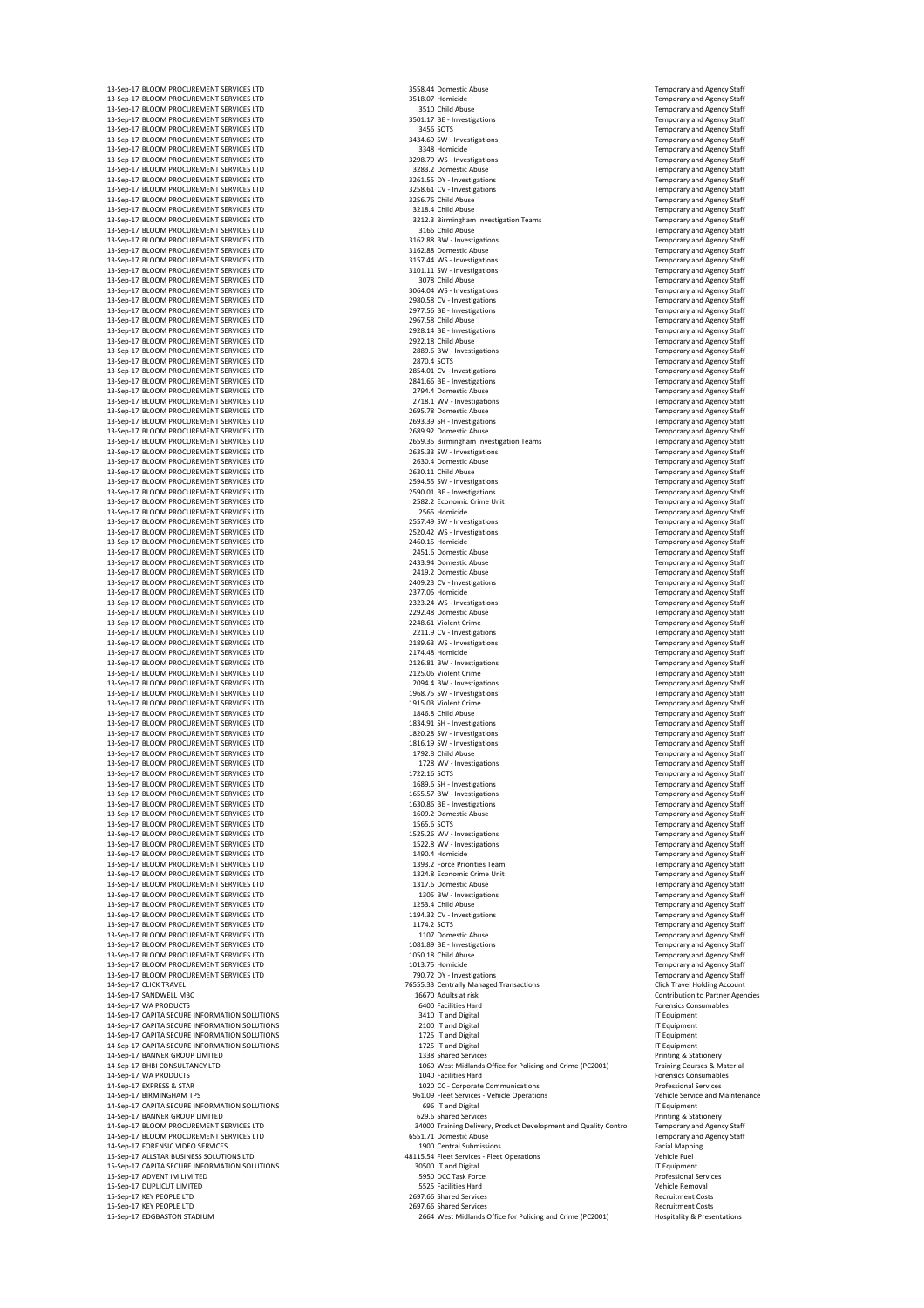15-Sep-17 CYCLE SERVICES 2U 1977.14 Fleet Services - Fleet Operations Bicycle Repairs and Maintenance 15-Sep-17 RSG ENGINEERING LTD 1760 Fleet Services - Vehicle Operations Vehicle Improvements and Adaptations 15-Sep-17 EXTRA PERSONNEL LTD 1174.8 Shared Services Temporary and Agency Staff 15-Sep-17 BADENOCH & CLARK **876.18 Accountancy** 876.18 Accountancy **876.18 Accountancy** Temporary and Agency Staff 15-Sep-17 BADENOCH & CLARK **867.59 Accountancy** 867.59 Accountancy **15-Sep-17 BADENOCH & CLARK** 15-Sep-17 BADENOCH & CLARK **807.46 Accountancy** 807.46 Accountancy **Accountancy** Temporary and Agency Staff 15-Sep-17 BADENOCH & CLARK 764.51 Accountancy Temporary and Agency Staff 15-Sep-17 PARTS WEST MIDLANDS 699.1 Fleet Services - Vehicle Operations Vehicle Service and Maintenance 15-Sep-17 OFFICE UPDATE LTD 677 Next Generation Enabling Services Dilapidations and Disposal Costs 15-Sep-17 EXTRA PERSONNEL LTD **EXTRA PERSONNEL LTD** 675.51 Shared Services **675.51 Shared Services** Temporary and Agency Staff 15-Sep-17 BADENOCH & CLARK 618.48 Accountancy Temporary and Agency Staff 15-Sep-17 OFFICE UPDATE LTD **596 Property Services - Building Works** 15-Sep-17 OFFICE UPDATE LTD 16-Sep-17 BIRMINGHAM TPS 4431.82 Fleet Services - Vehicle Operations Vehicle Service and Maintenance 17-Sep-17 WATERPLUS SELECT LIMITED 4748.02 Property Services - Engineering Water 17-Sep-17 WATERPLUS SELECT LIMITED 4621.27 Property Services - Engineering Water 17-Sep-17 WATERPLUS SELECT LIMITED 4099.82 Property Services - Engineering Water 17-Sep-17 WATERPLUS SELECT LIMITED 2993.76 Property Services - Engineering Water 17-Sep-17 WATERPLUS SELECT LIMITED 2896.4 Property Services - Engineering Water 17-Sep-17 RICO LOGISTICS 2890.98 Legal Services - Collaboration Postage / Courier Services / Freight 17-Sep-17 WATERPLUS SELECT LIMITED 1978.71 Property Services - Engineering Water 17-Sep-17 WATERPLUS SELECT LIMITED 1861.38 Property Services - Engineering Water 17-Sep-17 WATERPLUS SELECT LIMITED 1792.55 Property Services - Engineering Water 17-Sep-17 WATERPLUS SELECT LIMITED 1769.4 Property Services - Engineering Water 17-Sep-17 WATERPLUS SELECT LIMITED 1575.68 Property Services - Engineering Water 17-Sep-17 WATERPLUS SELECT LIMITED 1266.09 Property Services - Engineering Water 17-Sep-17 WATERPLUS SELECT LIMITED 1245.22 Property Services - Engineering Water 17-Sep-17 WATERPLUS SELECT LIMITED 1207.1 Property Services - Engineering Water 17-Sep-17 MOTORVATE UK 2012 Active Citizens Fund 17-Sep-17 WATERPLUS SELECT LIMITED 1110.47 Property Services - Engineering Water 17-Sep-17 WATERPLUS SELECT LIMITED 996.14 Property Services - Engineering Water 17-Sep-17 WATERPLUS SELECT LIMITED 906.66 Property Services - Engineering Water 17-Sep-17 WATERPLUS SELECT LIMITED 796.86 Property Services - Engineering Water 17-Sep-17 WATERPLUS SELECT LIMITED 613.7 Property Services - Engineering Water 17-Sep-17 CORNWALL STREET BARRISTERS 500 Legal Services - Collaboration Professional Services 18-Sep-17 HAYS SPECIALIST RECRUITMENT LIMITED 106392 IT and Digital 106392 IT and Digital Temporary and Agency Staff 18-Sep-17 Her Majesty's Inspectorate of Constabulary 11913.2 Centrally Managed Transactions Unapplied Receipts Account 18-Sep-17 Wolverhampton Wanderers FC 10197.06 Centrally Managed Transactions Unapplied Receipts Account 18-Sep-17 VERITEK GLOBAL 6750 Forensic Scene Investigation Professional Services 18-Sep-17 BRAYWHITE & CO LTD 5197.15 Property Services - Engineering Planned Maintenance 18-Sep-17 PCC FOR STAFFORDSHIRE 3510 RC - Local Command Team Training Courses & Material 18-Sep-17 FORENSIC PATHOLOGY SERVICES 2565 Coroners Pathologist Fees 18-Sep-17 FORENSIC PATHOLOGY SERVICES 2565 Coroners Pathologist Fees 18-Sep-17 PCC FOR SOUTH YORKSHIRE 2492 Call Handling Training Courses & Material 18-Sep-17 TMP WORLDWIDE LTD 2372.09 Shared Services Recruitment Costs 18-Sep-17 UNIVERSITY HOSPITAL COVENTRY/WARWICKSHIRE NHS TRUST 2046 Coroners 20046 Coroners Pathologist Fees 18-Sep-17 OFFICE UPDATE LTD **1980** Cyber Crime Unit 1980 Cyber Crime Unit Furniture & Office Equipment 18-Sep-17 SYTNER BIRMINGHAM 1809.37 Fleet Services - Vehicle Operations Vehicle Service and Maintenance 18-Sep-17 WA PRODUCTS 1725 Facilities Hard Forensics Consumables 18-Sep-17 BT COMPRESSOR SERVICES LTD 1496.12 Property Services - Engineering Planned Maintenance 18-Sep-17 WA PRODUCTS 1470 Facilities Hard Forensics Consumables 18-Sep-17 BT COMPRESSOR SERVICES LTD 1389.26 Property Services - Engineering Planned Maintenance 18-Sep-17 UNIVERSITY OF WOLVERHAMPTON **1260** Operational Learning and Development Hotel Accommodation 18-Sep-17 UNIVERSITY OF WOLVERHAMPTON 1050 Operational Learning and Development Hotel Accommodation 18-Sep-17 POWERTECNIQUE 811 Property Services - Engineering Reactive Maintenance 18-Sep-17 PARKWAY GROUNDS MAINT. LTD 720 Property Services - Building Works Grounds Maintenance 18-Sep-17 INTEGRATED ERGONOMICS LTD 588.2 Wellbeing Furniture & Office Equipment 18-Sep-17 FORENSIC VIDEO SERVICES 2515 Central Submissions Facial Mapping 18-Sep-17 BIRMINGHAM WOMEN'S AND CHILDREN'S NHS FOUNDATION TRUST 1000 Coroners 1000 Coroners Pathologist Fees 19-Sep-17 PCC FOR STAFFORDSHIRE 18664 CMPG Collaboration Officer Overtime 19-Sep-17 PCC for Cambridgeshire 17990 Centrally Managed Transactions Unidentified Misc. Income Holding Account 19-Sep-17 PCC FOR WEST MERCIA 17416 CMPG Collaboration Officer Overtime 19-Sep-17 D.TEC INTERNATIONAL LTD **SEPART CLEARING SUPPLIES** 3600 CMPG Cleaning Supplies 19-Sep-17 PRIMECARE 2060.24 CJU Doctors & Nurses (Custody / SARC) 19-Sep-17 POWERTECNIQUE 1490 Property Services - Building Works Planned Maintenance 19-Sep-17 EMSAS LTD 1398 Shared Services Professional Services 19-Sep-17 PCC FOR WEST MERCIA 1355 CMPG Collaboration Officer Overtime 19-Sep-17 COLLEGE OF POLICING 597 CMPG Training Courses & Material 20-Sep-17 Vodafone Limited 99120 Mobility Telecommunications 20-Sep-17 RANDSTAD EMPLOYMENT BUREAU LTD 30000 Shared Services Temporary and Agency Staff 20-Sep-17 Carillion PLC 600 100 100 100 100 100 5058.59 Suilding Southern Services - Building Works 20-Sep-17 Carillion PLC 20-Sep-17 Carillion PLC 3710.37 Property Services - Building Works 3710.37 Property Services - Building Works Property Maintenance Holding Account 20-Sep-17 BRITISH GAS 3524.56 Property Services - Engineering Electricity 20-Sep-17 RANDSTAD EMPLOYMENT BUREAU LTD **3236.13 Shared Services** 3236.13 Shared Services Temporary and Agency Staff 20-Sep-17 CALIBRATION ENGINEERING SOLUTIONS LTD 3145.5 Fleet Services - Vehicle Operations Professional Services 20-Sep-17 HARROW GREEN LIMITED 3000 Next Generation Enabling Services Dilapidations and Disposal Costs 20-Sep-17 BRITISH GAS 2715.55 Property Services - Engineering Electricity 20-Sep-17 BRITISH GAS 2351.68 Property Services - Engineering Electricity 20-Sep-17 HAYS SPECIALIST RECRUITMENT LIMITED 2000 Portfolio and Project Management and Analysis Temporary and Agency Staff 20-Sep-17 BRITISH GAS 1982.56 Property Services - Engineering Electricity 20-Sep-17 BRITISH GAS 1969.82 Property Services - Engineering Electricity 20-Sep-17 BRITISH GAS 1937.68 Property Services - Engineering Electricity 20-Sep-17 BRITISH GAS 1904.44 Property Services - Engineering Electricity 20-Sep-17 Carillion PLC 1753.56 Property Services - Building Works Property Maintenance Holding Account 20-Sep-17 BRITISH GAS 1599.13 Property Services - Engineering Electricity 20-Sep-17 BRITISH GAS 1451.43 Property Services - Engineering Electricity 20-Sep-17 Carillion PLC 1392.83 Property Services - Building Works Property Maintenance Holding Account 20-Sep-17 RAPID SECURE LTD 1377.5 WV - Local Command Team Boarding Up / Damage to Property 20-Sep-17 Carillion PLC **1370.85 Property Services - Building Works** Property Maintenance Holding Account 20-Sep-17 Carillion PLC 1237.46 Property Services - Building Works Property Services - Building Works Property Maintenance Holding Account 20-Sep-17 Carillion PLC 1233.2 Property Services - Building Works Property Maintenance Holding Account 20-Sep-17 Carillion PLC **1229.4 Property Services - Building Works** Property Maintenance Holding Account 20-Sep-17 REGAL MOTORS (BILSTON) LTD 1168.19 Fleet Services - Vehicle Operations Vehicle Service and Maintenance 20-Sep-17 PARTS WEST MIDLANDS 1141.66 Fleet Services - Vehicle Operations Vehicle Service and Maintenance 20-Sep-17 BRITISH GAS 1141.56 Property Services - Engineering Electricity 20-Sep-17 VENN GROUP LTD 1036.24 Shared Services 20-Sep-17 VENN GROUP LTD 1036.24 Shared Services 20-Sep-17 BRITISH GAS 1008.23 Property Services - Engineering Electricity 20-Sep-17 Carillion PLC 975.44 Property Services - Building Works Property Maintenance Holding Account 20-Sep-17 Carillion PLC **1969.58 Property Services - Building Works** Property Maintenance Holding Account 20-Sep-17 Carillion PLC 963.11 Property Services - Building Works Property Maintenance Holding Account 20-Sep-17 PARKWAY GROUNDS MAINT. LTD 960 Next Generation Enabling Services Dilapidations and Disposal Costs 20-Sep-17 Carillion PLC **1941.02 Property Services - Building Works** Property Maintenance Holding Account 20-Sep-17 Carillion PLC 915.36 Property Services - Building Works Property Maintenance Holding Account 20-Sep-17 Carillion PLC 910.31 Property Services - Building Works Property Maintenance Holding Account 20-Sep-17 Carillion PLC 905.72 Property Services - Building Works Property Maintenance Holding Account 20-Sep-17 PSL PRINT MANAGEMENT LTD **120-Sep-17 PSL PRINT MANAGEMENT LTD** 900 Facilities Hard Printing & Stationery 20-Sep-17 Carillion PLC 896.25 Property Services - Building Works Property Maintenance Holding Account 20-Sep-17 BRITISH GAS 883.5 Property Services - Engineering Electricity 20-Sep-17 Carillion PLC 830.26 Property Services - Building Works Property Maintenance Holding Account 20-Sep-17 Carillion PLC **800.62 Property Services - Building Works** Property Maintenance Holding Account 20-Sep-17 Carillion PLC **1992 Carillion PLC** 20-Sep-17 Carillion PLC 20-Sep-17 Carillion PLC 20-Sep-17 VODAFONE CORPORATE LTD **20-Sep-17 VODAFONE CORPORATE LTD** 287.79 IT and Digital Telecommunications 20-Sep-17 BRITISH GAS 770.31 Property Services - Engineering Electricity 20-Sep-17 BRITISH GAS 770.22 Property Services - Engineering Electricity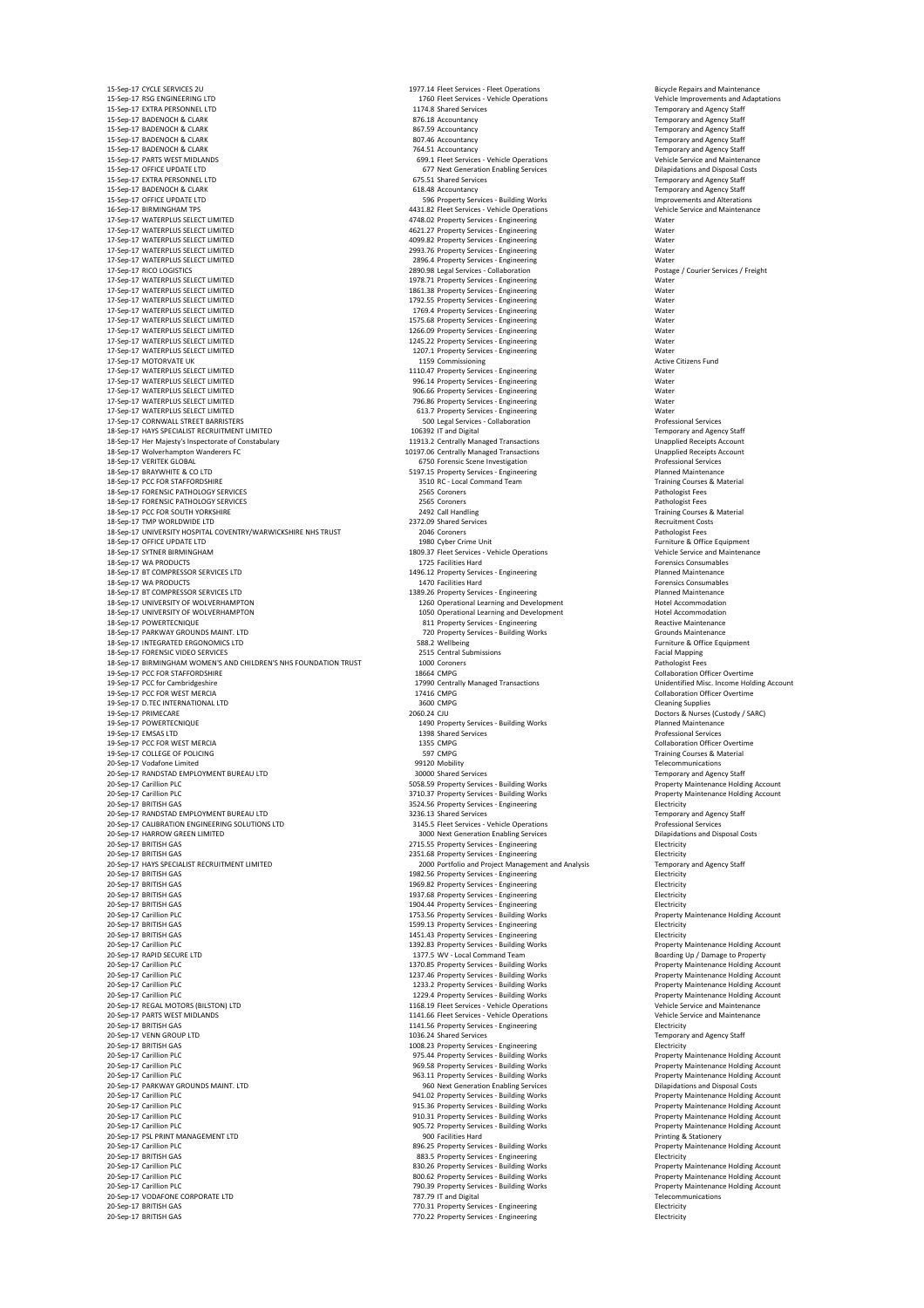20-Sep-17 Carillion PLC **1996 120-Sep-17 Carillion PLC** 20-Sep-17 Carillion PLC 20-Sep-17 BRITISH GAS 743.35 Property Services - Engineering Electricity 20-Sep-17 BRITISH GAS 727.49 Property Services - Engineering Electricity 20-Sep-17 Carillion PLC 723.89 Property Services - Building Works Property Maintenance Holding Account 20-Sep-17 BRITISH GAS 709.53 Property Services - Engineering Electricity 20-Sep-17 Carillion PLC **683.81 Property Services - Building Works** Property Services - Building Works **Property Maintenance Holding Account** 20-Sep-17 BRITISH GAS 682.36 Property Services - Engineering Electricity 20-Sep-17 Carillion PLC **1986 COVID-100 COVID-100 COVID-100** 664.57 Property Services - Building Works Property Maintenance Holding Account 20-Sep-17 BRITISH GAS 663.04 Property Services - Engineering Electricity 20-Sep-17 FLYING PENGUIN ENTERPRISES LTD 660 Fleet Services - Vehicle Operations Vehicle Service and Maintenance 20-Sep-17 Carillion PLC **1996 Property Services - Building Works** Property Services - Building Works Property Maintenance Holding Account 20-Sep-17 Carillion PLC 642.18 Property Services - Building Works Property Maintenance Holding Account 20-Sep-17 Carillion PLC 631.44 Property Services - Building Works Property Maintenance Holding Account 20-Sep-17 Carillion PLC **625.28 Property Services - Building Works** Property Maintenance Holding Account 20-Sep-17 RANDSTAD EMPLOYMENT BUREAU LTD 580.13 Shared Services Temporary and Agency Staff 20-Sep-17 ARROW COUNTY SUPPLIES **1990 COUNTY SUPPLIES** 573 Facilities Soft 573 Facilities Soft 573 Facilities Soft 20-Sep-17 ARROW COUNTY SUPPLIES **1990 The Solution Supplies 564 Facilities Soft** 564 Facilities Soft Cleaning Supplies 20-Sep-17 Carillion PLC **198.25 Property Services - Building Works** Property Maintenance Holding Account 20-Sep-17 RANDSTAD EMPLOYMENT BUREAU LTD **1999 1200 SEPANDS SOMES AREA** SHARED STAGS Shared Services Temporary and Agency Staff 21-Sep-17 HOME OFFICE **1253965** Centrally Managed Transactions **1553965** Centrally Managed Transactions **Home Office ICT Charges** 21-Sep-17 HOME OFFICE **877802 Centrally Managed Transactions** and the state of the Office ICT Charges 21-Sep-17 HOME OFFICE **12.1 CHOOPED 21-Sep-17 HOME OFFICE ICT Charges** 596338 Centrally Managed Transactions **Home Office ICT Charges** 21-Sep-17 HOME OFFICE 26444 Centrally Managed Transactions 264444 Centrally Managed Transactions 2015 2017 Amende CHT Charges 21-Sep-17 HOME OFFICE **127 CENTRA 136573** Centrally Managed Transactions and the Managed Transactions Home Office ICT Charges 21-Sep-17 HOME OFFICE **126356** Centrally Managed Transactions **136356** Centrally Managed Transactions **Home Office ICT Charges** 21-Sep-17 HOME OFFICE 110187 Centrally Managed Transactions and the CHT Charges 21-Sep-17 HOME OFFICE **107060 Centrally Managed Transactions** 107060 Centrally Managed Transactions **Home Office ICT Charges** 21-Sep-17 HOME OFFICE **Exterior State 10 and September 25149** Centrally Managed Transactions Home Office ICT Charges 21-Sep-17 HOME OFFICE **85794 Centrally Managed Transactions** 85794 Centrally Managed Transactions **Home Office ICT Charges** 21-Sep-17 HOME OFFICE **The CONTROLLING CONTROL** 27377 Centrally Managed Transactions **Home Office ICT Charges** 21-Sep-17 HOME OFFICE **The CONSTRUCT CHARGE 120518 Centrally Managed Transactions** Home Office ICT Charges 21-Sep-17 HOME OFFICE **1999 CENTRAL SEPTITE SEPTITE SEPTITE SETS** 59080 Centrally Managed Transactions **Home Office ICT Charges** 21-Sep-17 ALLSTAR BUSINESS SOLUTIONS LTD 52929.38 Fleet Services - Fleet Operations Vehicle Fuel 21-Sep-17 HOME OFFICE **12.1 CHOME OFFICE** 47653 Centrally Managed Transactions and the Managed Transactions and the Managed Transactions and the Managed Transactions and the Manages of the Manages of the Manages of the Man 21-Sep-17 HOME OFFICE **12.1 According to the COVID-1000 Centrally Managed Transactions** and the Managed Transactions and the Office ICT Charges 21-Sep-17 Kier Highways 39177.96 Centrally Managed Transactions Unapplied Receipts Account 21-Sep-17 HOME OFFICE 37939 Centrally Managed Transactions 37939 Centrally Managed Transactions and Home Office ICT Charges 21-Sep-17 CAPITA SECURE INFORMATION SOLUTIONS **30500** IT and Digital 30500 IT and Digital 21-Sep-17 HOME OFFICE 2002 24609 Centrally Managed Transactions 24609 Centrally Managed Transactions 201-Sep-17 Home Office ICT Charges 21-Sep-17 HOME OFFICE 21 2009 24293 Centrally Managed Transactions 24293 Centrally Managed Transactions 2015 2009 2009 2015 21-Sep-17 ERGO COMPUTING UK LTD **22934.63 IT and Digital** 22934.63 IT and Digital IT Licences 21-Sep-17 ERGO COMPUTING UK LTD **22934.63 IT and Digital** 22934.63 IT and Digital IT Licences 21-Sep-17 VODAFONE CORPORATE LTD **15031.39 IT and Digital** 15031.39 IT and Digital Telecommunications 21-Sep-17 BAXTERSTOREY LTD Subsistence Subsistence and Subsistence Subsistence Subsistence 21-Sep-17 HOME OFFICE 6399 Centrally Managed Transactions Home Office ICT Charges 21-Sep-17 HOME OFFICE **12.1 CONSUMER 2006 2006 2007** 6107 Centrally Managed Transactions **12.1** Home Office ICT Charges 21-Sep-17 BAXTERSTOREY LTD 4398.67 Operational Learning and Development Subsistence 21-Sep-17 BAXTERSTOREY LTD Subsistence and Development Alternative Associational Learning and Development Subsistence 21-Sep-17 BRITISH GAS **3252.37 Property Services - Engineering** Electricity 21-Sep-17 BRITISH GAS 3012.67 Property Services - Engineering Electricity 21-Sep-17 BRITISH GAS 2968.15 Property Services - Engineering Electricity 21-Sep-17 BRITISH GAS 2874.1 Property Services - Engineering Electricity 21-Sep-17 BAXTERSTOREY LTD 2709.12 Operational Learning and Development Subsistence 21-Sep-17 HAYS SPECIALIST RECRUITMENT LIMITED 2640 IT and Digital 2640 IT and Digital Temporary and Agency Staff 21-Sep-17 HAYS SPECIALIST RECRUITMENT LIMITED **2640 T** and Digital 2640 IT and Digital Temporary and Agency Staf 21-Sep-17 HAYS SPECIALIST RECRUITMENT LIMITED 2640 IT and Digital 2640 IT and Digital Temporary and Agency Staff 21-Sep-17 BRITISH GAS 2529.87 Property Services - Engineering Electricity 21-Sep-17 NORTHGATE PUBLIC SERVICES (UK) LTD 2504.91 IT and Digital 2504.91 IT and Digital IT Support and Maintenance 21-Sep-17 BRITISH GAS 2420.09 Property Services - Engineering Electricity 21-Sep-17 NORTHGATE PUBLIC SERVICES (UK) LTD 2104.08 IT and Digital 2104.08 IT and Digital IT Support and Maintenance 21-Sep-17 BRITISH GAS 2099.78 Property Services - Engineering Electricity 21-Sep-17 BRITISH GAS 2078.18 Property Services - Engineering Electricity 21-Sep-17 PCC FOR LINCOLNSHIRE 1925 West Midlands Office for Policing and Crime (PC2001) Training Courses & Material 21-Sep-17 BRITISH GAS 1923.2 Property Services - Engineering Electricity 21-Sep-17 VODAFONE CORPORATE LTD 1883.18 IT and Digital 1883.18 IT and Digital 1883.18 IT and Digital 1883.18 IT and Digital 1883.18 IT and Digital 1883.18 IT and Digital 1883.18 IT and Digital 1883.18 IT and Digital 1883. 21-Sep-17 BRITISH GAS 1800.48 Property Services - Engineering Electricity 21-Sep-17 BAXTERSTOREY LTD Subsistence Subsistence 1766.4 Operational Learning and Development Subsistence 21-Sep-17 BRITISH GAS 1686.99 Property Services - Engineering Electricity 21-Sep-17 BRITISH GAS 1675.07 Property Services - Engineering Electricity 21-Sep-17 BRITISH GAS 1671.15 Property Services - Engineering Electricity 21-Sep-17 BRITISH GAS 1633.77 Property Services - Engineering Electricity 21-Sep-17 BRITISH GAS 1514.23 Property Services - Engineering Electricity 21-Sep-17 BRITISH GAS 1369.64 Property Services - Engineering Electricity 21-Sep-17 BRITISH GAS 1353.17 Property Services - Engineering Electricity 21-Sep-17 BRITISH GAS 1256.66 Property Services - Engineering Electricity 21-Sep-17 BRITISH GAS 1235.85 Property Services - Engineering Electricity 21-Sep-17 BRITISH GAS 1204.5 Property Services - Engineering Electricity 21-Sep-17 BRITISH GAS 1204.5 Property Services - Engineering Electricity 21-Sep-17 BADENOCH & CLARK 1202.6 Accountancy Temporary and Agency Staff 21-Sep-17 BRITISH GAS 1168.76 Property Services - Engineering Electricity 21-Sep-17 BRITISH GAS 1071.8 Property Services - Engineering Electricity 21-Sep-17 Vodafone Limited 1050 IT and Digital IT Equipment 21-Sep-17 BRITISH GAS 1014.6 Property Services - Engineering Electricity 21-Sep-17 BRITISH GAS 1011.59 Property Services - Engineering Electricity 21-Sep-17 SYTNER BIRMINGHAM 991.74 Fleet Services - Vehicle Operations Vehicle Service and Maintenance 21-Sep-17 BRITISH GAS 987.25 Property Services - Engineering Electricity 21-Sep-17 BRITISH GAS 980.61 Property Services - Engineering Electricity 21-Sep-17 BRITISH GAS 971.43 Property Services - Engineering Electricity 21-Sep-17 BRITISH GAS 865.47 Property Services - Engineering Electricity 21-Sep-17 BRITISH GAS Electricity 21-Sep-17 BADENOCH & CLARK **The CLARK** 273.1 Accountancy **21-Sep-17 BADENOCH & CLARK** 201-Sep-17 BADENOCH & CLARK 21-Sep-17 VODAFONE CORPORATE LTD **1200 CORPORATE LTD** 271.04 IT and Digital 21-Sep-17 VODAFONE CORPORATE LTD 21-Sep-17 BRITISH GAS 758.75 Property Services - Engineering Electricity 21-Sep-17 BRITISH GAS 750.59 Property Services - Engineering Electricity 21-Sep-17 VODAFONE CORPORATE LTD 750 Mobility Telecommunications 21-Sep-17 VODAFONE CORPORATE LTD 745.43 IT and Digital Telecommunications 21-Sep-17 BRITISH GAS TRADING LTD 708.49 Property Services - Engineering Electricity 21-Sep-17 BRITISH GAS 704.68 Property Services - Engineering Electricity 21-Sep-17 BRITISH GAS 703.73 Property Services - Engineering Electricity 21-Sep-17 BRUNCH BITE LTD Subsistence Subsistence 21-Sep-17 PSL PRINT MANAGEMENT LTD 685 Facilities Hard Printing & Stationery 21-Sep-17 BANNER GROUP LIMITED 676.85 Shared Services Printing & Stationery 21-Sep-17 GUARDIAN MEDIA GROUP PLC 675 West Midlands Office for Policing and Crime (PC2001) Recruitment Costs 21-Sep-17 VEOLIA ES BIRMINGHAM LTD **635 IT and Digital** 635 IT and Digital IT Support and Maintenance 21-Sep-17 BRITISH GAS 620.19 Property Services - Engineering Electricity 21-Sep-17 BRITISH GAS 613.24 Property Services - Engineering Electricity 21-Sep-17 VENDAID LTD **Example 21-Sep-17 VENDAID LTD** 600 SW - Local Command Team **Hospitality & Presentations** 21-Sep-17 BRITISH GAS 581.89 Property Services - Engineering Electricity 21-Sep-17 BRUNCH BITE LTD Subsistence Subsistence Subsistence Subsistence Subsistence 21-Sep-17 BRITISH GAS 522.09 Property Services - Engineering Electricity 21-Sep-17 BRITISH GAS 520.98 Property Services - Engineering Electricity

20-Sep-17 VODAFONE CORPORATE LTD **755.75 IT and Digital** 755.75 IT and Digital Telecommunications 21-Sep-17 Merseyside Fire & Rescue Service 500 Centrally Managed Transactions Unapplied Receipts Account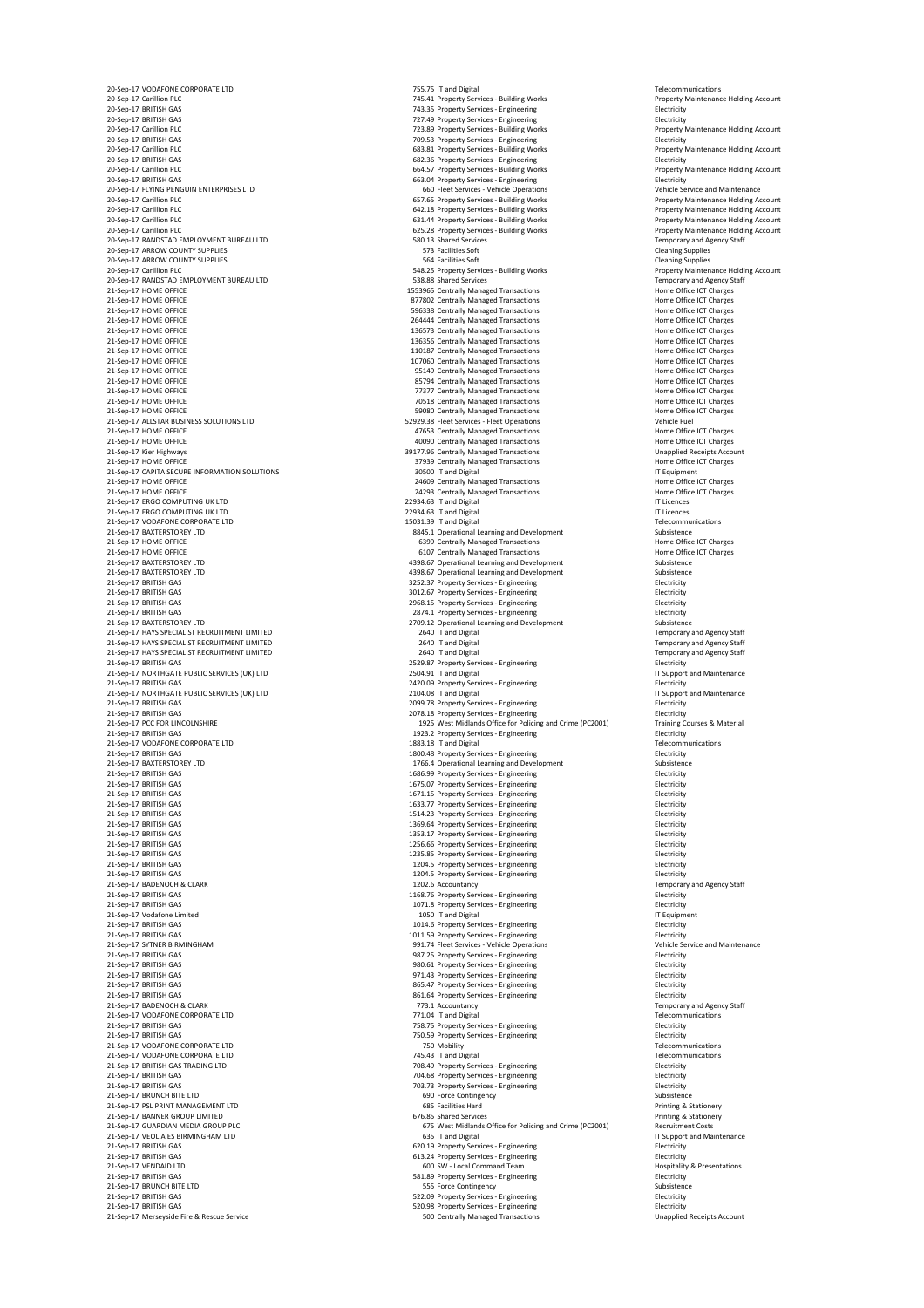22-Sep-17 PCC for Warwickshire 733393 Centrally Managed Transactions Unapplied Receipts Account 22-Sep-17 VODAFONE CORPORATE LTD 72003.15 IT and Digital 72003.15 IT and Digital Telecommunications 22-Sep-17 CLICK TRAVEL 31837.17 Centrally Managed Transactions Click Travel Holding Account 22-Sep-17 VODAFONE CORPORATE LTD **10820.67** IT and Digital Telecommunications and Digital Telecommunications 22-Sep-17 VODAFONE CORPORATE LTD **10745.47** IT and Digital 10745.47 IT and Digital Telecommunications 22-Sep-17 VODAFONE CORPORATE LTD 22-Sep-17 VODAFONE CORPORATE LTD 3624.48 IT and Digital 22-Sep-17 VODAFONE CORPORATE LTD 22-Sep-17 VODAFONE CORPORATE LTD 2630.41 IT and Digital 2630.41 IT and Digital 2630.41 IT and Digital 2630.41 IT and Digital 2630.41 IT and Digital 2630.41 IT and Digital 2630.41 IT and Digital 2630.41 IT and Digital 2012 22-Sep-17 HAYS SPECIALIST RECRUITMENT LIMITED **1200 Staff** 2200 2200 Mobility 1200 Mobility Temporary and Agency Staff 22-Sep-17 BRAYWHITE & CO LTD 2000 Property Services - Engineering Planned Maintenance 22-Sep-17 VODAFONE CORPORATE LTD 1456.39 IT and Digital 1456.39 IT and Digital Telecommunications 22-Sep-17 VODAFONE CORPORATE LTD 1342.25 Mobility 1342.25 Solutions and the material of the material of the material of the material of the material of the material of the material of the material of the material of the ma 22-Sep-17 VODAFONE CORPORATE LTD 22-Sep-17 VODAFONE CORPORATE LTD 1104.67 IT and Digital 22-Sep-17 VODAFONE CORPORATE LTD 22-Sep-17 NILFISK-ADVANCE LTD 1100 Fleet Services - Fleet Operations Vehicle Cleaning 22-Sep-17 RSG ENGINEERING LTD 956 Fleet Services - Vehicle Operations Vehicle Service and Maintenance 22-Sep-17 VODAFONE CORPORATE LTD **122-Sep-17 VODAFONE CORPORATE LTD** 22-Sep-17 VODAFONE CORPORATE LTD 22-Sep-17 VODAFONE CORPORATE LTD **12-Sep-17 VODAFONE CORPORATE LTD** 570 Mobility 570 Mobility Telecommunications 22-Sep-17 VODAFONE CORPORATE LTD 501.43 West Midlands Office for Policing and Crime (PC2001) Telecommunications 23-Sep-17 VODAFONE CORPORATE LTD **69071.13** IT and Digital 69071.13 IT and Digital Telecommunications 23-Sep-17 VODAFONE CORPORATE LTD **1999.86 IT and Digital** 41999.86 IT and Digital Telecommunications 23-Sep-17 VODAFONE CORPORATE LTD **19027.56 IT and Digital** 19027.56 IT and Digital Telecommunications 23-Sep-17 HAYS SPECIALIST RECRUITMENT LIMITED 2000 Portfolio and Project Management and Analysis Temporary and Agency Staff 23-Sep-17 VODAFONE CORPORATE LTD 1292.44 IT and Digital 1292.44 IT and Digital 1292.44 IT and Digital 1292.44 IT and Digital 1292.44 IT and Digital 1292.44 IT and Digital 1292.44 IT and Digital 1292.44 IT and Digital 1202. 23-Sep-17 VODAFONE CORPORATE LTD **1023.75 Mobility** 1023.75 Mobility 1023.75 Mobility 23-Sep-17 VODAFONE CORPORATE LTD **888.35 IT and Digital** 888.35 IT and Digital Telecommunications 23-Sep-17 VODAFONE CORPORATE LTD 523.58 West Midlands Office for Policing and Crime (PC2001) Telecommunications 24-Sep-17 VODAFONE CORPORATE LTD 14931.7 IT and Digital 14931.7 IT and Digital 14931.7 IT and Digital 14931.7 IT and Digital 14931.7 IT and Digital 14931.7 IT and Digital 14931.7 IT and Digital 14931.7 IT and Digital 14931 25-Sep-17 JACKSONS RECOVERY BHAM LTD 34997 Facilities Hard Vehicle Removal 25-Sep-17 VODAFONE CORPORATE LTD **15004.22 IT and Digital** 15004.22 IT and Digital Telecommunications 25-Sep-17 VODAFONE CORPORATE LTD 25-Sep-17 VODAFONE CORPORATE LTD 25-Sep-17 VODAFONE CORPORATE LTD 25-Sep-17 City of Wolverhampton Council 11485.88 Centrally Managed Transactions Unapplied Receipts Account 25-Sep-17 Rowley Auto Services LTD 5856 Centrally Managed Transactions Unapplied Receipts Account 25-Sep-17 Her Majesty's Prison & Probation Services 3724.68 Centrally Managed Transactions Unapplied Receipts Account 25-Sep-17 RCI FINANCIAL SERVICES LTD 2849.41 Fleet Services - Fleet Operations Vehicle Hire 25-Sep-17 LEX AUTOLEASE 1762.05 Fleet Services - Fleet Operations Managers Lease Scheme 25-Sep-17 CHANGE ASSOCIATES LTD 1653.4 PD3001 - Local Command Professional Services 25-Sep-17 GVA GRIMLEY LTD 950 Next Generation Enabling Services Dilapidations and Disposal Costs 25-Sep-17 BRUNCH BITE LTD 850 BE - Partnerships 850 BE - Partnerships 850 BE - Partnerships And Museum and Museum Annual Museum and Museum and Museum Annual Museum and Museum and Museum and Museum and Museum and Museum and 25-Sep-17 CITADEL CHAMBERS 750 Legal Services - Collaboration Professional Services 25-Sep-17 TETRA SCENE OF CRIME LTD **TETRA SCENE OF CRIME LTD** 30 TETRA SCENE LTD 25-Sep-17 TETRA SCENE OF CRIME LTD 25-Sep-17 TETRA SCENE OF CRIME LTD 618.94 Centrally Managed Transactions Forensics Consumables 26-Sep-17 SF RECRUITMENT LTD **1200 STATES 2000 STATES 2000 SHARED SERVICES** 54750 Shared Services Temporary and Agency Staff 26-Sep-17 DAVIKER TWF LIMITED **20056.2 RC** - Local Command Team Specialist Operations Costs 26-Sep-17 LOGIC FIRE AND SECURITY LTD **100 CONTROL** 5573.25 Property Services - Engineering Planned Maintenance 26-Sep-17 J K Autos 4260 Centrally Managed Transactions Unapplied Receipts Account 26-Sep-17 TEXTHELP LTD 4100 West Midlands Office for Policing and Crime (PC2001) IT Support and Maintenance 26-Sep-17 TYLER-PARKES PARTNERSHIP 2273.4 Walsall Green Lane Decommissioning Professional Services 26-Sep-17 TYLER-PARKES PARTNERSHIP 1949.95 Walsall Green Lane Decommissioning Professional Services 26-Sep-17 TYLER-PARKES PARTNERSHIP 1619.4 Walsall Green Lane Decommissioning Professional Services 26-Sep-17 BT COMPRESSOR SERVICES LTD 1600.36 Property Services - Engineering Planned Maintenance 26-Sep-17 BT COMPRESSOR SERVICES LTD 1440.23 Property Services - Engineering Planned Maintenance 26-Sep-17 FLYING PENGUIN ENTERPRISES LTD 1326.75 Fleet Services - Vehicle Operations Vehicle Service and Maintenance 26-Sep-17 SOFTWARE BOX LTD 1218.38 IT and Digital 1218.38 IT and Digital 1218.38 IT and Digital 1218.38 IT and Digital 1218.38 IT and Digital 1218.38 IT and Digital 1218.38 IT and Digital 1218.38 IT and Digital 1218.38 IT 26-Sep-17 TRL LTD 1196.25 Central Submissions Forensic Serious Crime 26-Sep-17 APM COMMUNICATIONS LTD 1000 West Midlands Office for Policing and Crime (PC2001) Professional Services 26-Sep-17 BANNER GROUP LIMITED **1988 Stationery** 787 Shared Services **26-Sep-17 BANNER GROUP LIMITED** 26-Sep-17 VEOLIA ES BIRMINGHAM LTD 690 Facilities Hard Waste Management 26-Sep-17 PARTS WEST MIDLANDS 664.27 Fleet Services - Vehicle Operations Vehicle Service and Maintenance 26-Sep-17 TYLER-PARKES PARTNERSHIP **1999 120 SOS A SEPART ARE SEPART OF SOS A SERVICES** - Estates Professional Services 27-Sep-17 HINT MEDIA LTD 30000 Digital Experience for Citizens Professional Services 27-Sep-17 MHR 27-Sep-17 MHR 24156 IT and Digital 24156 IT and Digital 27-Sep-17 MHR 27-Sep-17 MHR **IT Support and Maintenance** 27-Sep-17 MHR **Example 2018** 12 and Digital **IT Support and Maintenance** 27-Sep-17 ESPO 2300 Facilities Soft 2300 Facilities Soft 500 Facilities Soft 500 Facilities Soft 50 Fittings 27-Sep-17 ESPO 200 Facilities Soft 5 and 2100 Facilities Soft 5 and 2100 Facilities Soft 5 and 2100 Facilities Soft 27-Sep-17 ESPO 1950 Facilities Soft Fittings 27-Sep-17 TOYE KENNING & SPENCER LTD 1890 CC - Corporate Communications and the Hospitality & Presentations 27-Sep-17 LOGIC FIRE AND SECURITY LTD 1641.55 Property Services - Engineering Property Maintenance Holding Account 27-Sep-17 WA PRODUCTS 1310 Facilities Hard Forensics Consumables 27-Sep-17 TMP WORLDWIDE LTD **1171.5 Shared Services** 27-Sep-17 TMP WORLDWIDE LTD 27-Sep-17 INTEGRATED ERGONOMICS LTD 756.9 Shared Services Furniture & Office Equipment 27-Sep-17 ESPO 600 Facilities Soft 600 Facilities Soft 600 Facilities Soft 600 Facilities Soft 600 Facilities Soft 27-Sep-17 WA PRODUCTS **120 Forensics Consumables** 520 Facilities Hard Forensics Consumables 27-Sep-17 CLARKE WILLMOTT SOLS 512 Next Generation Enabling Services Dilapidations and Disposal Costs 27-Sep-17 CLARKE WILLMOTT SOLS **1999 SOLD** 506 Next Generation Enabling Services Dilapidations and Disposal Costs 28-Sep-17 ACCENTURE UK LIMITED 139035.27 IIP Professional Services 28-Sep-17 CLICK TRAVEL 59635.69 Centrally Managed Transactions Click Travel Holding Account 28-Sep-17 ACCENTURE UK LIMITED 47864.67 Airwave Replacement - Core Professional Services 28-Sep-17 ACCENTURE UK LIMITED 36231.41 IT and Digital Professional Services 28-Sep-17 DHL SUPPLY CHAIN LIMITED 34606.08 Facilities Hard Clothing and Uniforms 28-Sep-17 DHL SUPPLY CHAIN LIMITED 33488.08 Facilities Hard Clothing and Uniforms 28-Sep-17 DHL SUPPLY CHAIN LIMITED 33247.5 Facilities Hard Clothing and Uniforms 28-Sep-17 DHL SUPPLY CHAIN LIMITED 32443.2 Facilities Hard Clothing and Uniforms 28-Sep-17 DHL SUPPLY CHAIN LIMITED 32443.2 Facilities Hard Clothing and Uniforms 28-Sep-17 DHL SUPPLY CHAIN LIMITED 30280.32 Facilities Hard Clothing and Uniforms 28-Sep-17 ACCENTURE UK LIMITED 30259.83 Portfolio and Project Management and Analysis Professional Services 28-Sep-17 DHL SUPPLY CHAIN LIMITED 29198.88 Facilities Hard Clothing and Uniforms 28-Sep-17 ACCENTURE UK LIMITED 28890 Business Architecture Professional Services 28-Sep-17 ACCENTURE UK LIMITED 25709.83 Smarter Responding Professional Services 28-Sep-17 BAXTERSTOREY LTD **8845.1 Operational Learning and Development** Catering Contracts 28-Sep-17 ACCENTURE UK LIMITED 5894.3 Next Generation Enabling Services Professional Services 28-Sep-17 UNITED KINGDOM ACCREDITION SERV 5560 Forensic Services Professional Services 28-Sep-17 ACCENTURE UK LIMITED 4921.3 Digital Forensics Professional Services 28-Sep-17 ACCENTURE UK LIMITED 3210 Command and Control Professional Services 28-Sep-17 CONNOR BP 2979.44 PCC and Board Board Fees & Expenses 28-Sep-17 GVA GRIMLEY LTD 1900 Next Generation Enabling Services Dilapidations and Disposal Costs 28-Sep-17 WARD KNOWLES A TRADING DIVISION OF PRINT TRADE SUPPLIERS LTD 1883.52 Facilities Hard Printing and American Printing & Stationery 28-Sep-17 DHL SUPPLY CHAIN LIMITED 1865 Facilities Hard Clothing and Uniforms 28-Sep-17 ACCENTURE UK LIMITED **1800.76 Operational Policing Solution** Professional Services 28-Sep-17 GUEST MOTORS LTD 1450.1 Fleet Services - Vehicle Operations Vehicle Service and Maintenance 28-Sep-17 WARD KNOWLES A TRADING DIVISION OF PRINT TRADE SUPPLIERS LTD 1325 Facilities Hard Printing a Stationery 28-Sep-17 GUEST MOTORS LTD 1203.68 Fleet Services - Vehicle Operations Vehicle Service and Maintenance 28-Sep-17 GUEST MOTORS LTD 1106.14 Fleet Services - Vehicle Operations Vehicle Service and Maintenance 28-Sep-17 VEOLIA ES BIRMINGHAM LTD 1000 Online Child Sexual Exploitation Team Professional Services 28-Sep-17 WARD KNOWLES A TRADING DIVISION OF PRINT TRADE SUPPLIERS LTD 967 Facilities Hard Printing Communicationery 28-Sep-17 VEOLIA ES BIRMINGHAM LTD 948 Force Records Waste Management 28-Sep-17 ANTALIS LTD 924.11 Facilities Hard Printing & Stationery 28-Sep-17 ACCENTURE UK LIMITED 921.22 Mobility Professional Services 28-Sep-17 Dudley MBC 658 Centrally Managed Transactions Unapplied Receipts Account 28-Sep-17 ACCENTURE UK LIMITED 637.79 Next Generation Enabling Services Professional Services 28-Sep-17 UNIPART LEISURE AND MARINE LTD 630 Fleet Services - Vehicle Operations Vehicle Service and Maintenance 29-Sep-17 ALLSTAR BUSINESS SOLUTIONS LTD 52957.34 Fleet Services - Fleet Operations Vehicle Fuel 29-Sep-17 DATA SOLUTIONS 2016 LTD T/A RESTORE DATASHRED 5403.78 Facilities Soft 3403.78 Facilities Soft Waste Management 29-Sep-17 P & I GENERATORS LTD **3392.5 Property Services - Engineering** Planned Maintenance